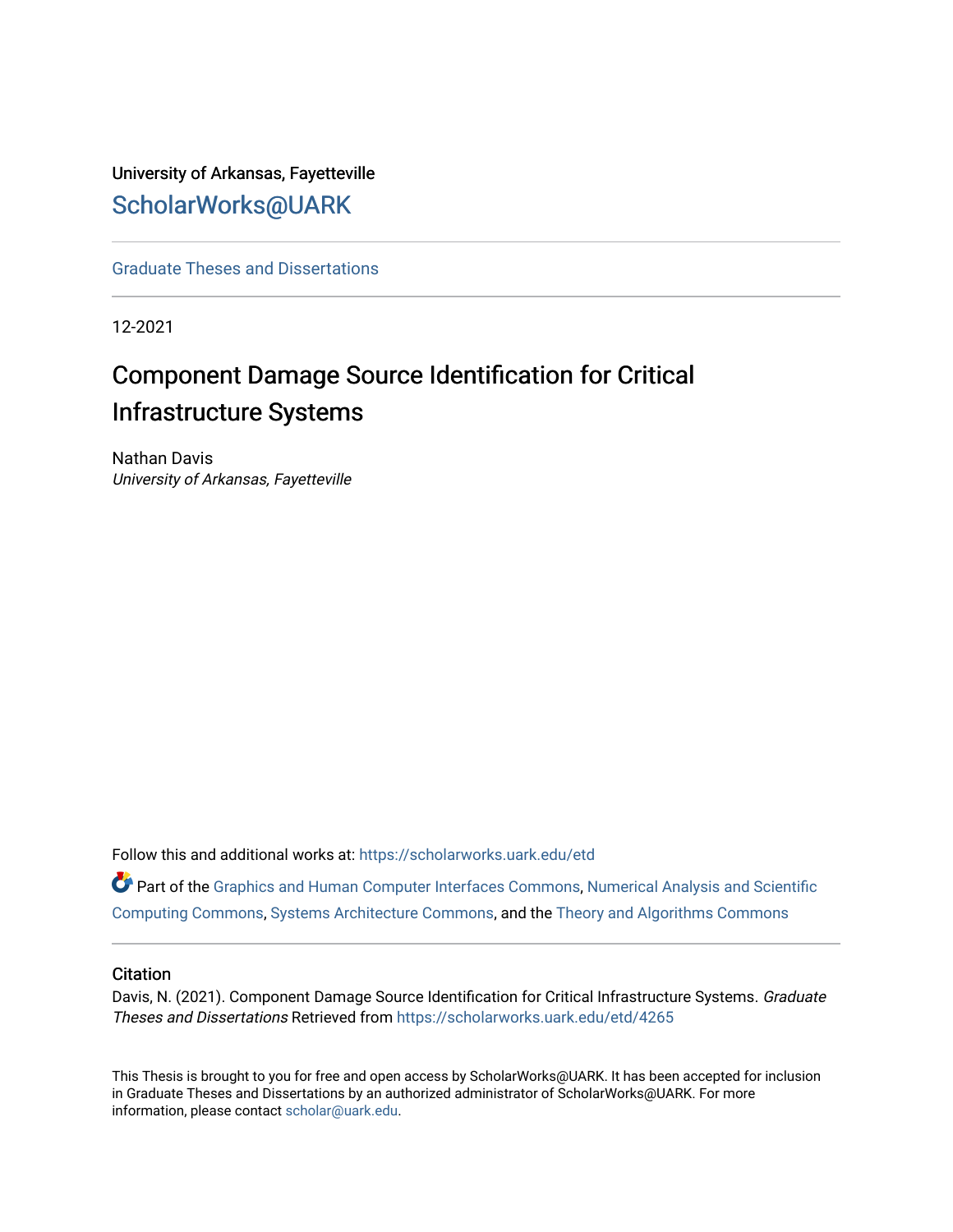Component Damage Source Identification for Critical Infrastructure Systems

A thesis submitted in partial fulfillment of the requirements of the degree of Master of Science in Computer Science

by

Nathan Davis University of Arkansas Bachelor of Science in Computer Science, 2020

> December 2021 University of Arkansas

\_\_\_\_\_\_\_\_\_\_\_\_\_\_\_\_\_\_\_\_\_\_\_\_\_\_\_\_\_\_\_\_\_\_\_\_ \_\_\_\_\_\_\_\_\_\_\_\_\_\_\_\_\_\_\_\_\_\_\_\_\_\_\_\_\_\_\_\_\_\_\_

This thesis is approved for recommendation to the Graduate Council.

Brajendra Panda, Ph.D.

\_\_\_\_\_\_\_\_\_\_\_\_\_\_\_\_\_\_\_\_\_\_\_\_\_\_\_\_\_\_\_\_\_\_\_\_

Dale Thompson, Ph.D. John Gauch, Ph.D.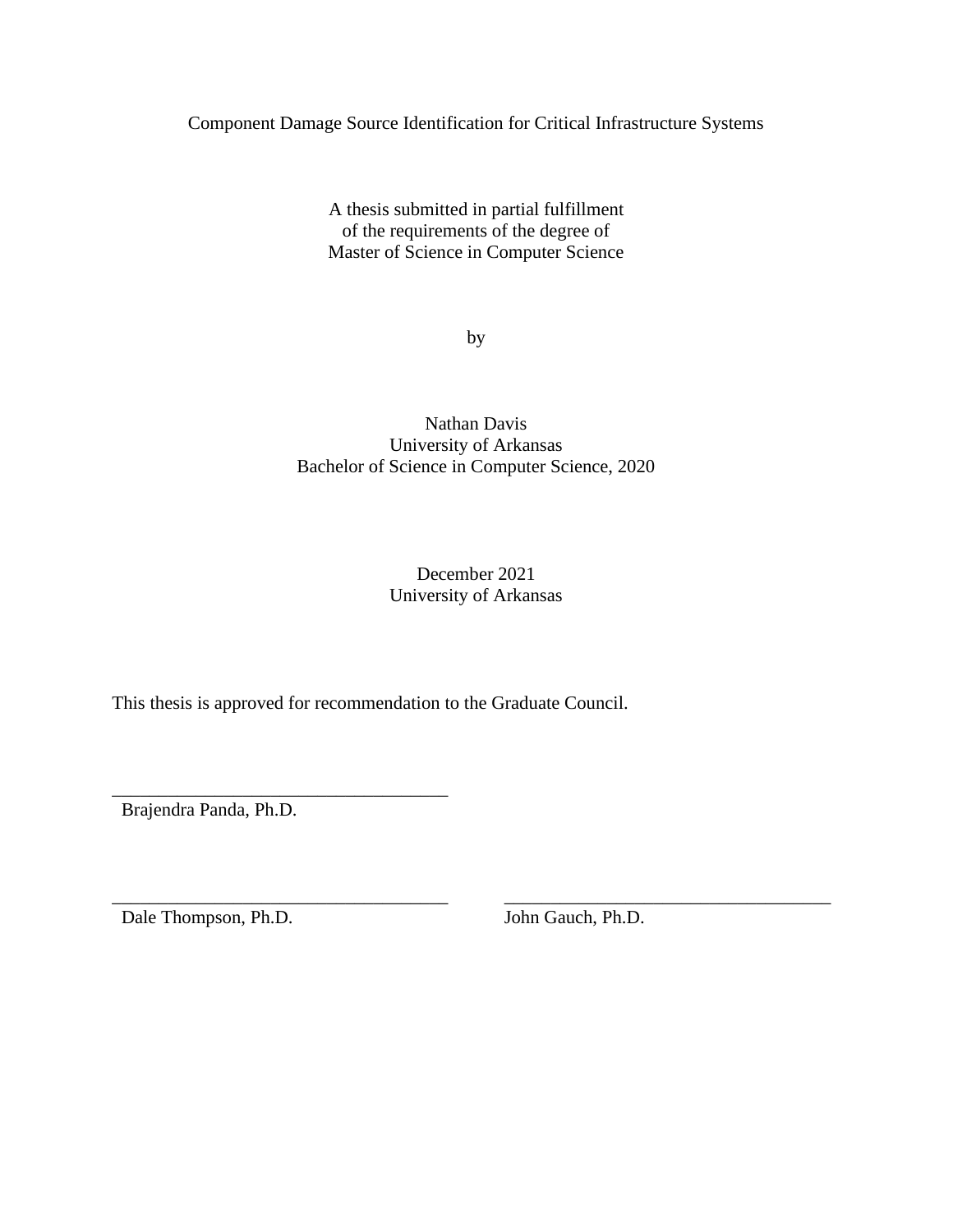#### **Abstract**

Cyber-Physical Systems (CPS) are becoming increasingly prevalent for both Critical Infrastructure and the Industry 4.0 initiative. Bad values within components of the software portion of CPS, or the computer systems, have the potential to cause major damage if left unchecked, and so detection and locating of where these occur is vital. We further define features of these computer systems and create a use-based system topology. We then introduce a function to monitor system integrity and the presence of bad values as well as an algorithm to locate them. We then show an improved version, taking advantage of several system properties to increase efficiency. We additionally delve into the use of digital twins for simulating potential bad values faster-than-realtime. Finally, we show evidence of our non-digital twin model's effectiveness through simulation.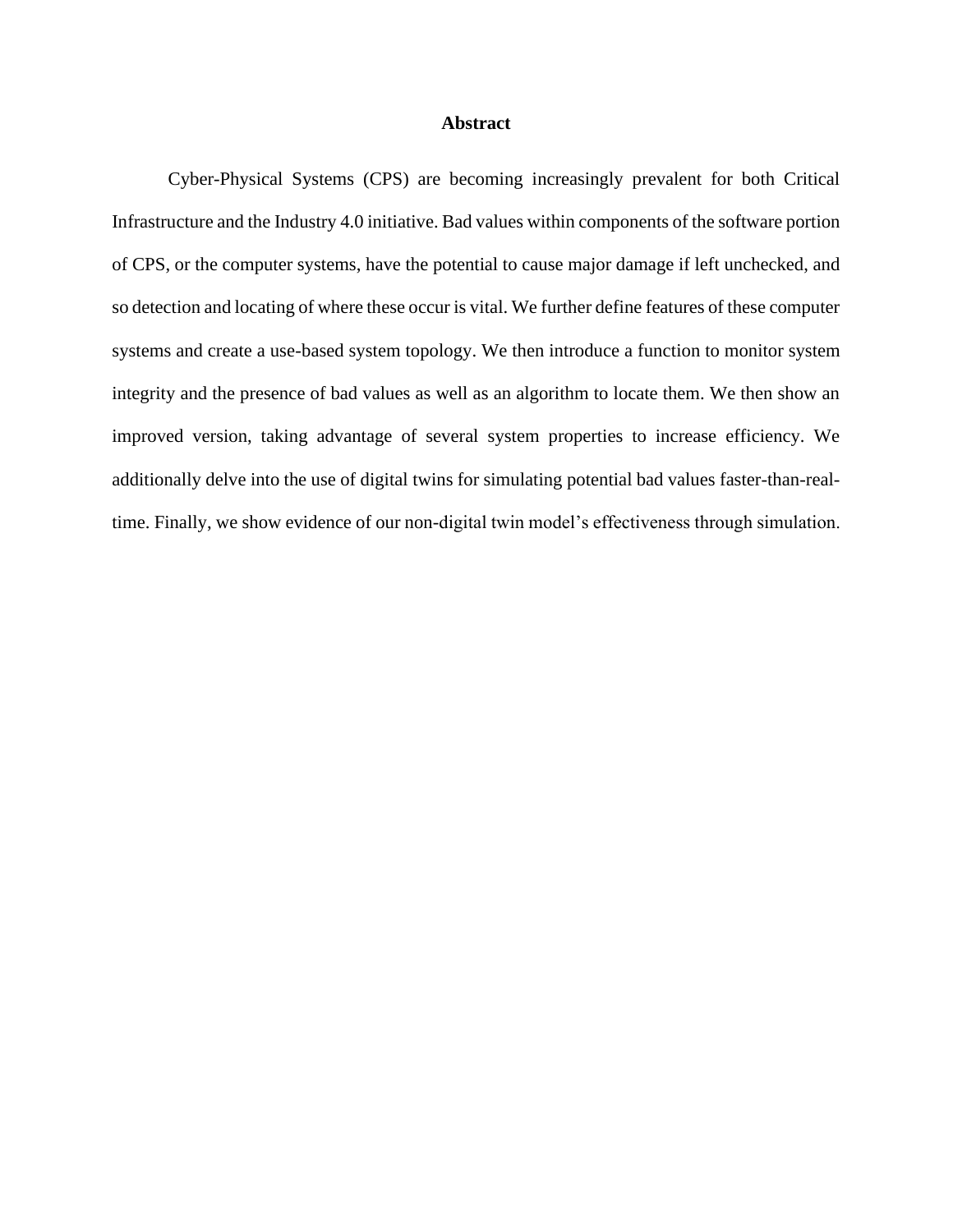©2021 by Nathan Davis All Rights Reserved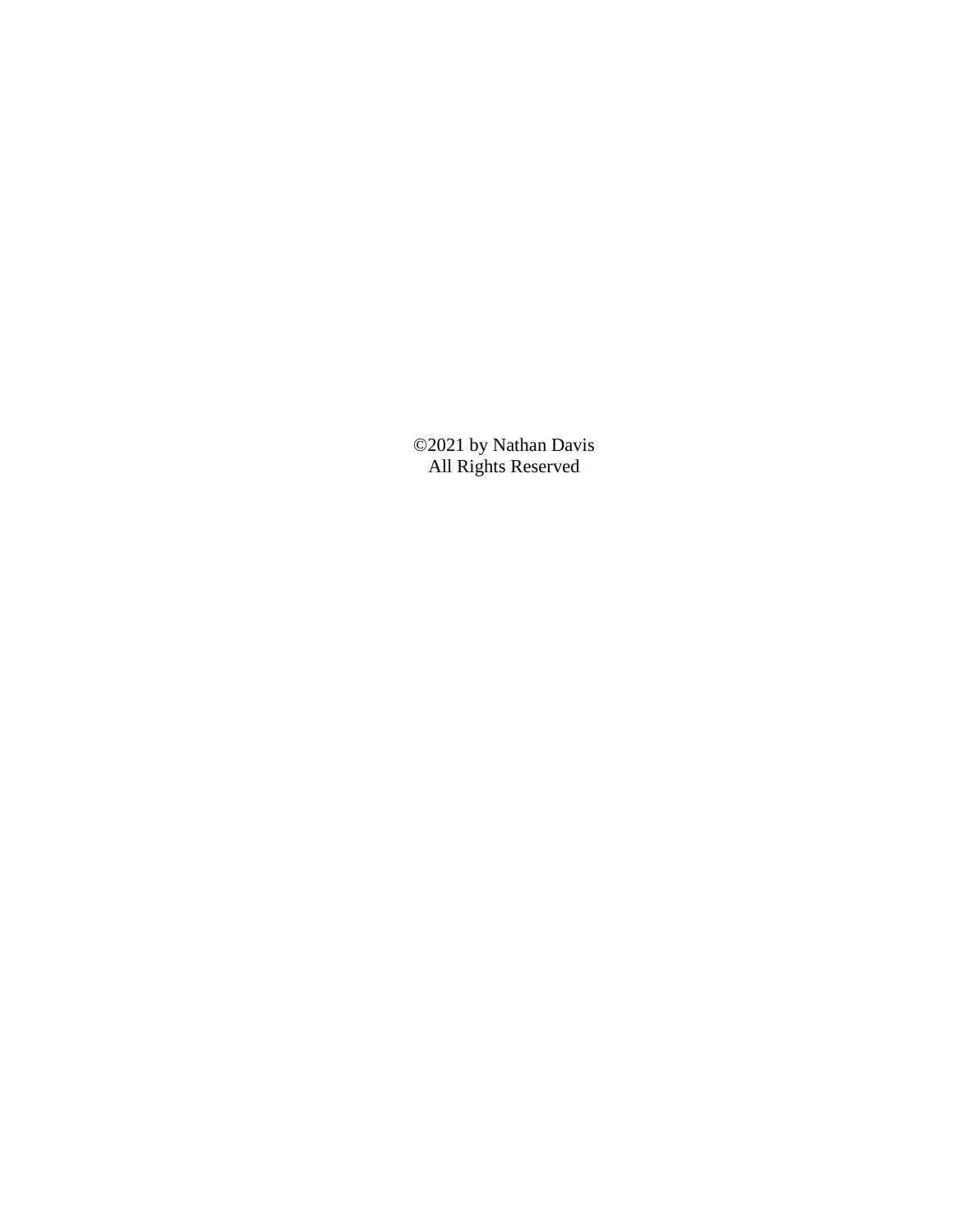#### **Acknowledgements**

It is my honor to express my deepest and profound gratitude to my advisor, Dr. Brajendra Panda. His consistent advice and dependable guidance have allowed me to reach further academically than I believed, both in my undergraduate and graduate career. I would also like to express my gratitude to Dr. John Gauch and Dr. Dale Thompson for being committee members and sparking my passion for computer science and security, respectively. Finally, I would like to thank all the friends I made here at the University of Arkansas for giving me support and a sense of community, allowing me to always strive for the highest.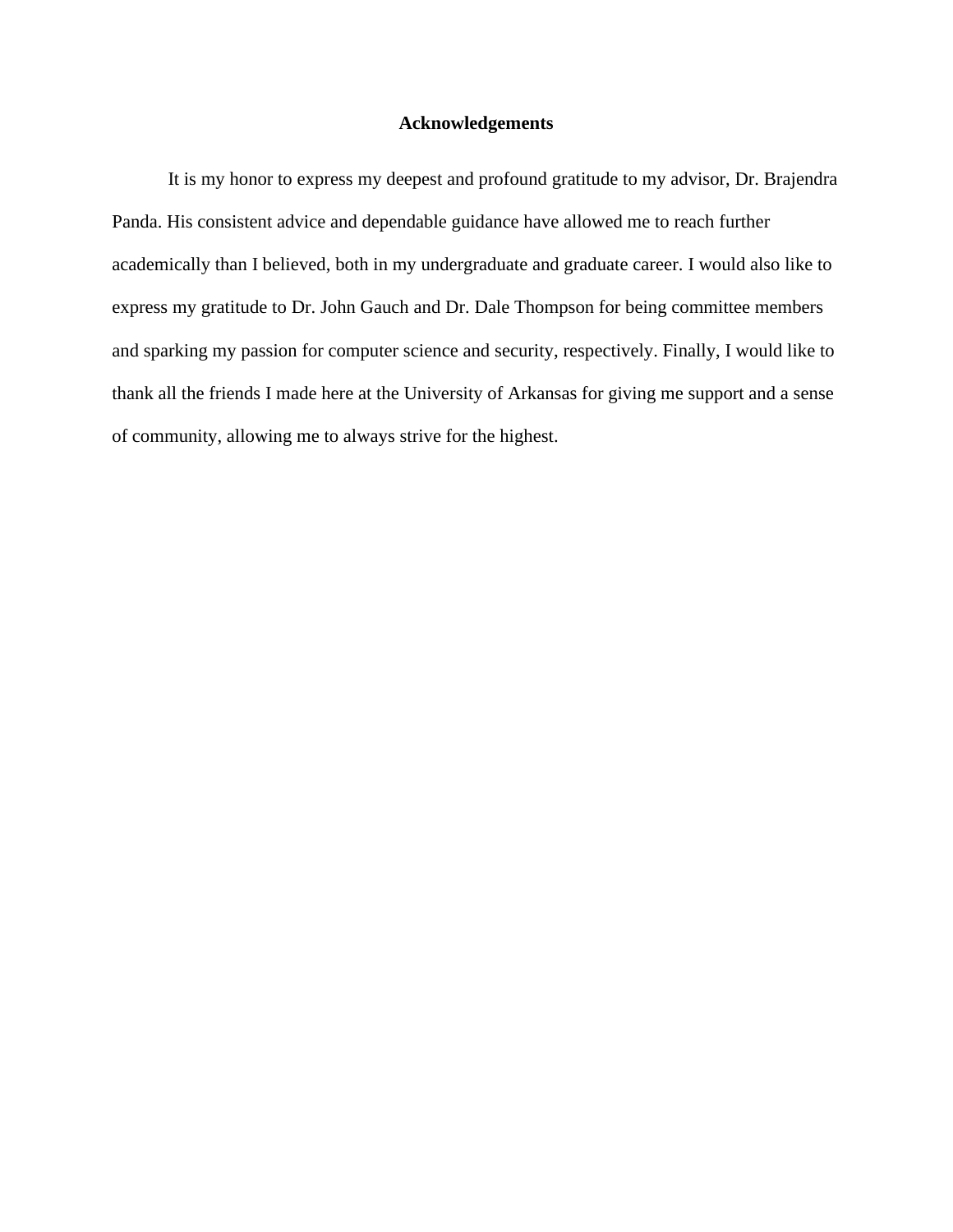|    | 22 |
|----|----|
|    |    |
| 5. |    |
| 6. |    |
|    |    |
|    |    |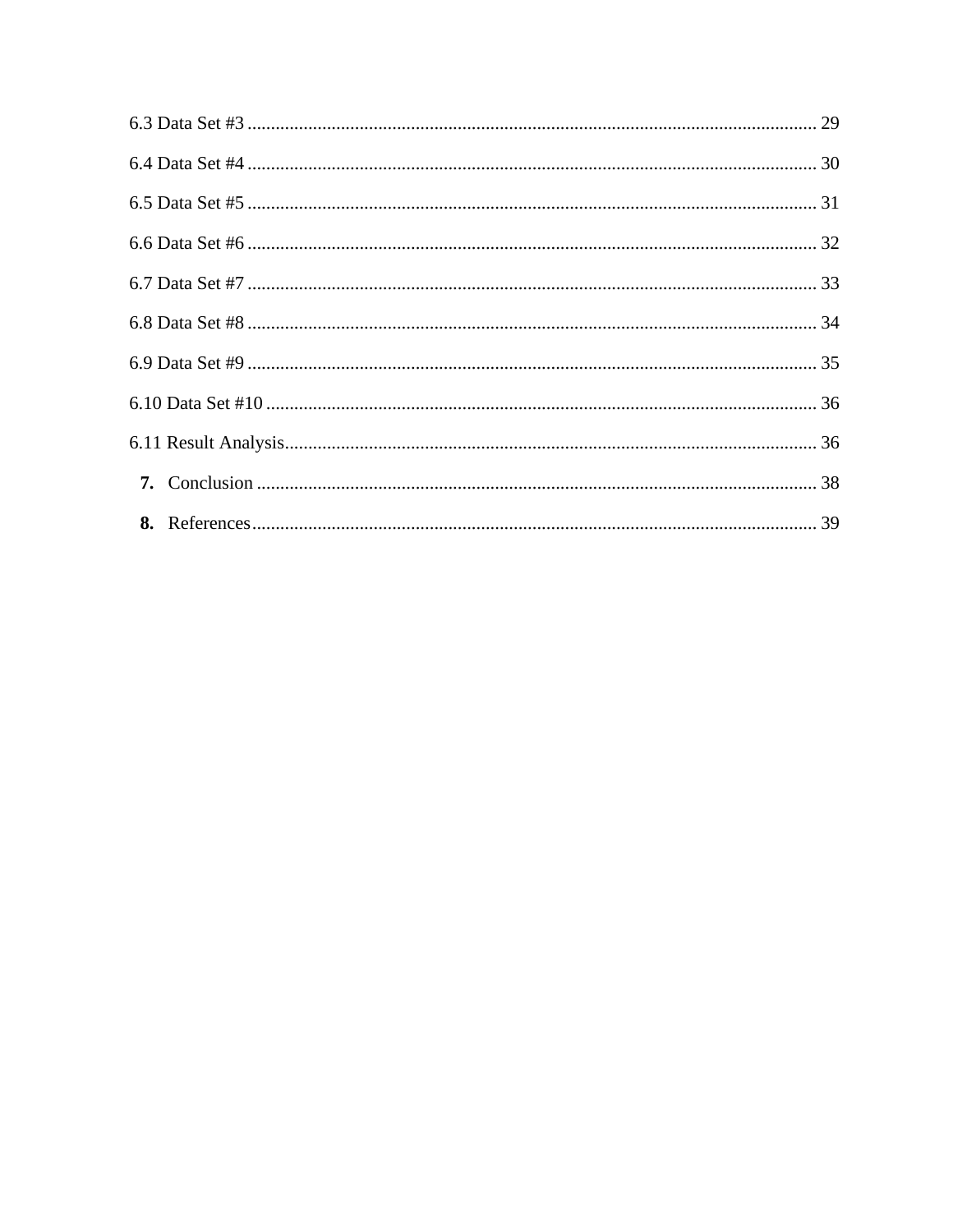#### **Introduction**

<span id="page-7-0"></span>Cyber-Physical Systems (CPS) are often large and complex, with complicated relationships within their numerous components. These systems include the incredibly vital power grids and other Critical Infrastructure used throughout the country as well as in various manufacturing processes with the advent of Industry 4.0. Within these "cyber" systems, or computer systems, maintaining functionality is of utmost importance, as any downtime in a system could result in numerous other issues ranging from user dissatisfaction to the collapse of services relying on the system. Component failure within a computer system is an expected reality, and while stopping the source of those faults completely may a viable approach, mitigating the effects is often more achievable and is what we hope to accomplish in this work. Furthermore, while faults or errors within components may be detectable through various techniques, there could also be values that, while functional, are incorrect, which can lead to further inaccuracies and problems through the system. These values are called *bad values* and can be caused either from faults within a component or from external malicious attack.

We introduce a novel framework to detect bad values occurring in stateless components within a generalized computer system and further to accurately identify which components are producing bad values. We do this by constructing and updating a functional topology of a computer system then performing regular checks to determine that system's overall integrity. Then, if we find the system integrity to be failing, searching through our generated topology to locate the faulty components. We then expand on this methodology by leveraging certain properties of CPS to improve the efficiency of our algorithm. Finally, we introduce the idea of Digital Twins into our framework, which we use to implement a faster-than-real-time verification system into the CPS to detect bad values.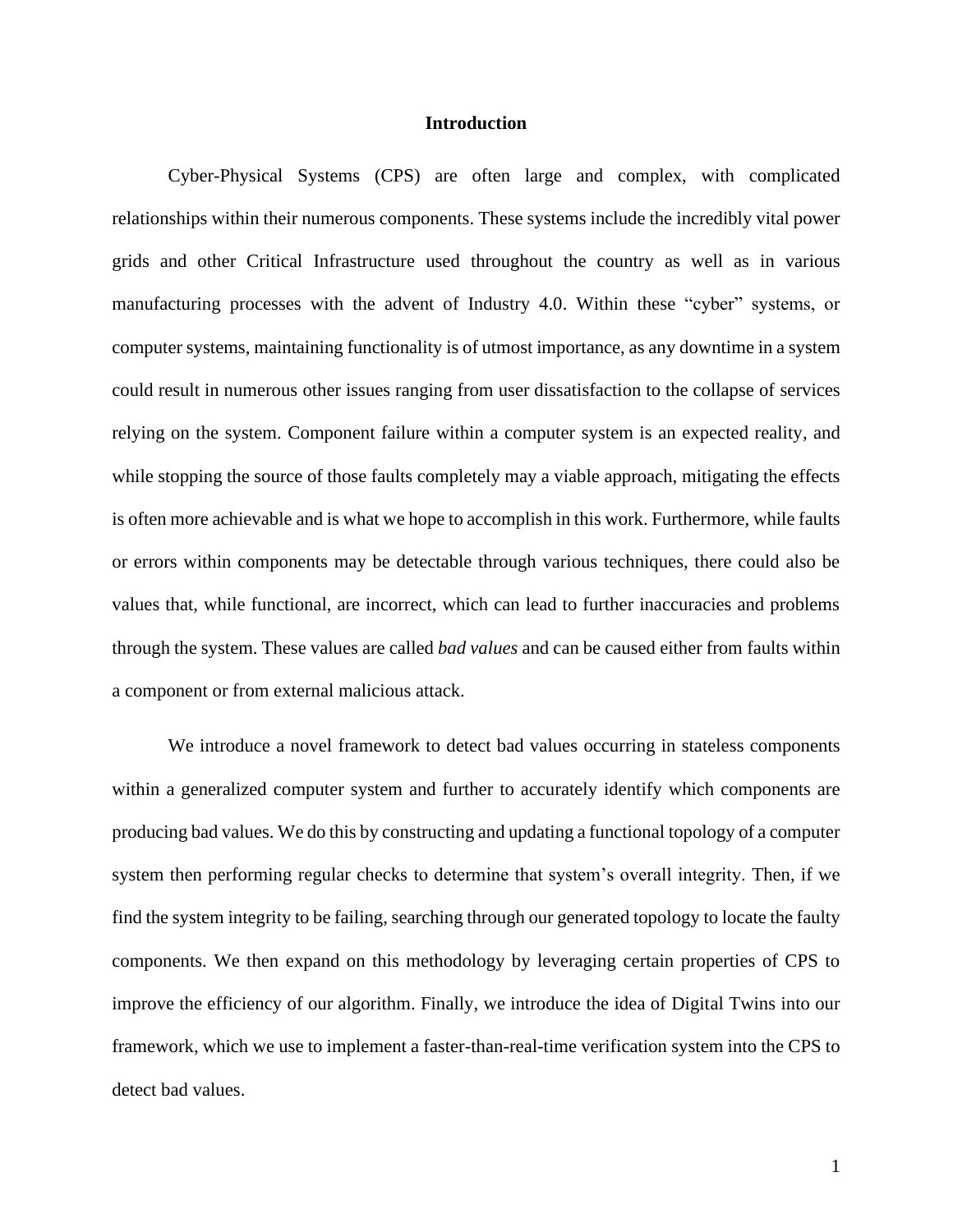We continue this section with works related to this research. Section 2 presents our framework and defines our methodology. Section 3 covers the approach for monitoring the system integrity and locating bad values within. Section 4 shows the inclusion of Digital Twins into our model and the benefits included with applying them to our framework. Section 5 presents our simulation for our model and analysis of the results. Finally, we conclude in Section 6 with our findings.

#### <span id="page-8-0"></span>**1.1 Related Works**

Bad value detection in CPS builds from fault and bad data detection in sensor networks [3- 5], which CPS are extensions of. Some examples of bad value detection in CPS focus on mathematical models or system-wide approaches [26-30], though scalability is a challenge for efficient detection. Bad data detection also has extensive research for power grids[6-12] where one focus is on state estimation to predict potential faults. Security in CPS has been studied extensively, such as the possibility of attacks from internal sources [38], such as workers or faults with individual components, or external sources like malicious actors. Since CPS have applications in Critical Infrastructure (CI), the effects of an attack could have far-reaching consequences [1, 2, 25] which must be addressed to mitigate potential damage as much as possible. Digital twins are a part of the Industry 4.0 research area, having been created in 2003 [13] with extensive research being performed on them, focusing on their ability to provide accurate and flexible real-time simulation data [14-16, 18] about manufacturing and other industrial processes. There is research into communication between digital twins, called experimental digital twins (EDT), by Schluse et al. [20] which can be valuable for complex simulations and monitoring. Industry 4.0 is a term for a new wave of manufacturing methodologies and ideas, continuing from the Internet of Things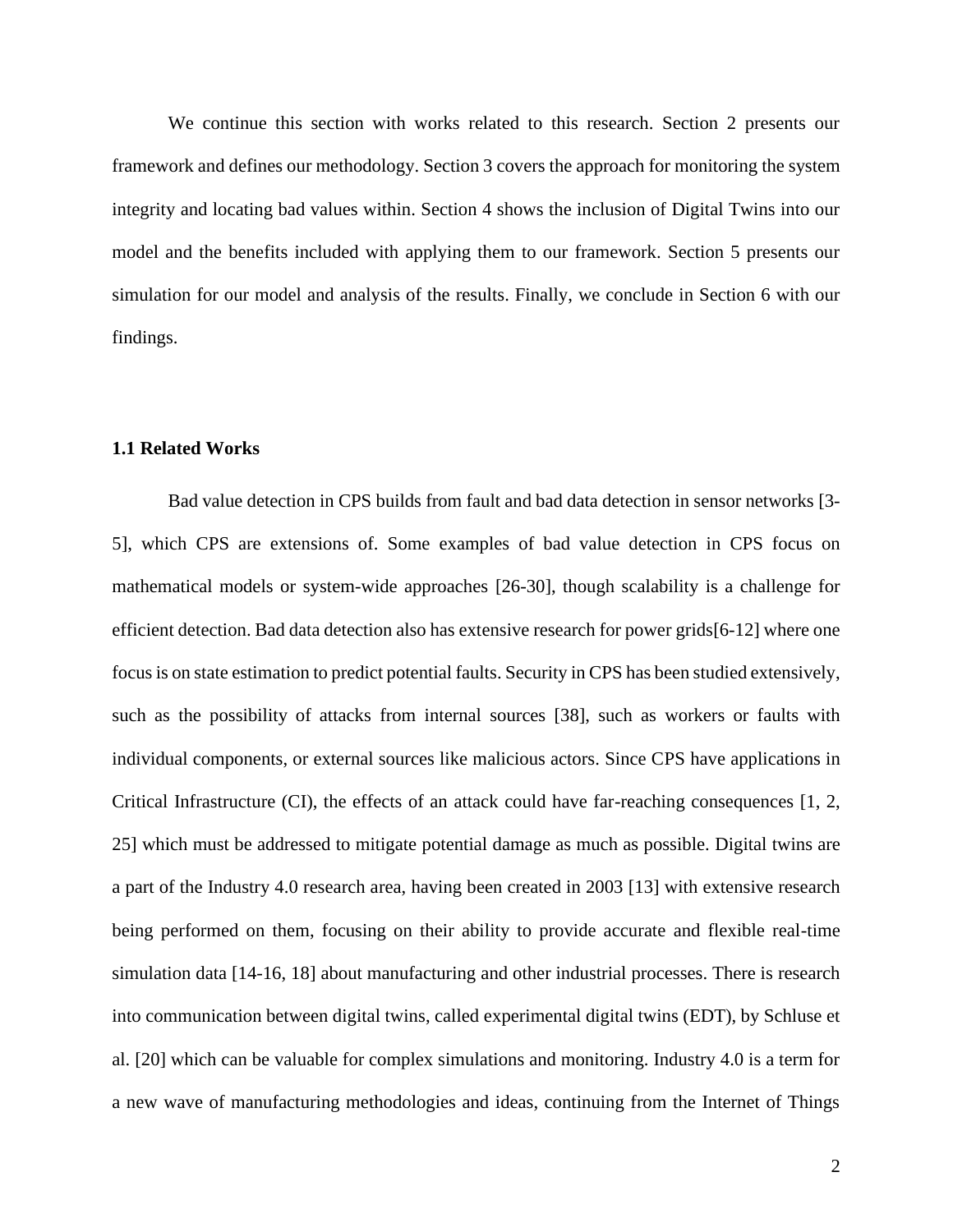(IoT) and working to create "smart factories" [31]. CPS are seen as a natural fit for the increased flexibility and decentralization desired for Industry 4.0 [21, 24, 36-37] and research has been conducted combining CPS and Digital Twins together to provide more comprehensive analysis, as well [17, 19, 33].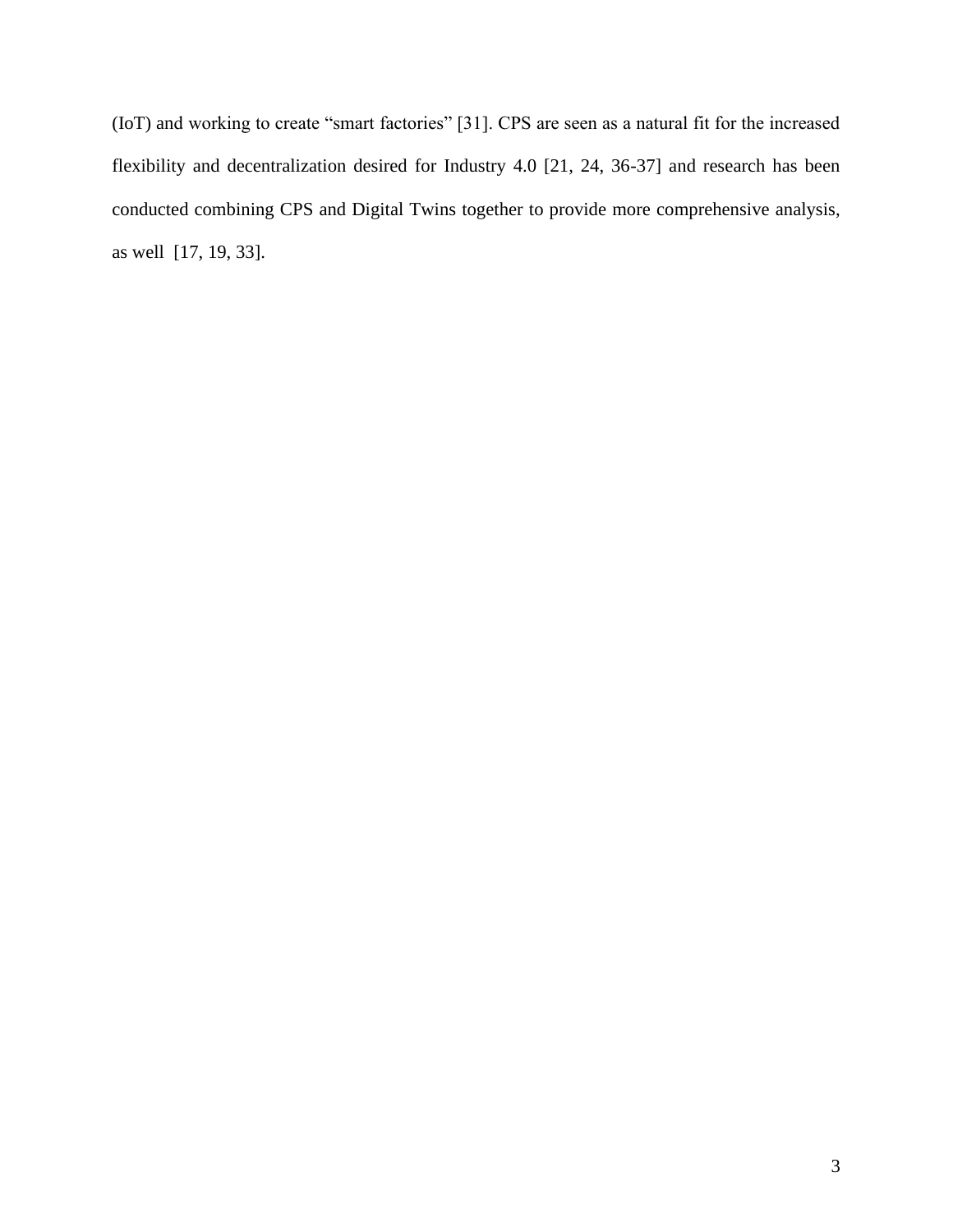#### **Framework Definitions**

#### <span id="page-10-1"></span><span id="page-10-0"></span>**2.1 Components**

The computer systems within a CPS are comprised of distinct components that perform a specified function and pass that information on to other components. Components, for the purposes of our work, are considered stateless black boxes with a qualified range of inputs and outputs. Components will have weights assigned to them within our model, described in Section 4. Components may also have weights or stored values as a part of the computer system, but we choose not to store this information as it simplifies our model. Our model will still work if a computer system includes stateful components, though we do not explore this any further in this work. A component's workflow is to accept inputs from other components or external information, perform some function on those inputs, then provide outputs to other components. We expect both the input and output to be qualified, or within the appropriate ranges specified for each component. Thus, a *bad value* can be defined as a value that is outside of these qualified ranges. A component has no limit on the number of inputs and outputs it can possess. We denote the set of all components in a system as *C*, and a specific component as *ci*. Formally,

 $c_i \in C$ 

#### <span id="page-10-2"></span>**2.2 Component Categories**

To provided additional information, we categorize components in terms of importance to the system's core functionality. Components are either Critical, where their operation is directly needed to maintain system functionality, or Non-Critical, where the component is not required for system functionality. These categories are used within our model to focus our efforts, as a bad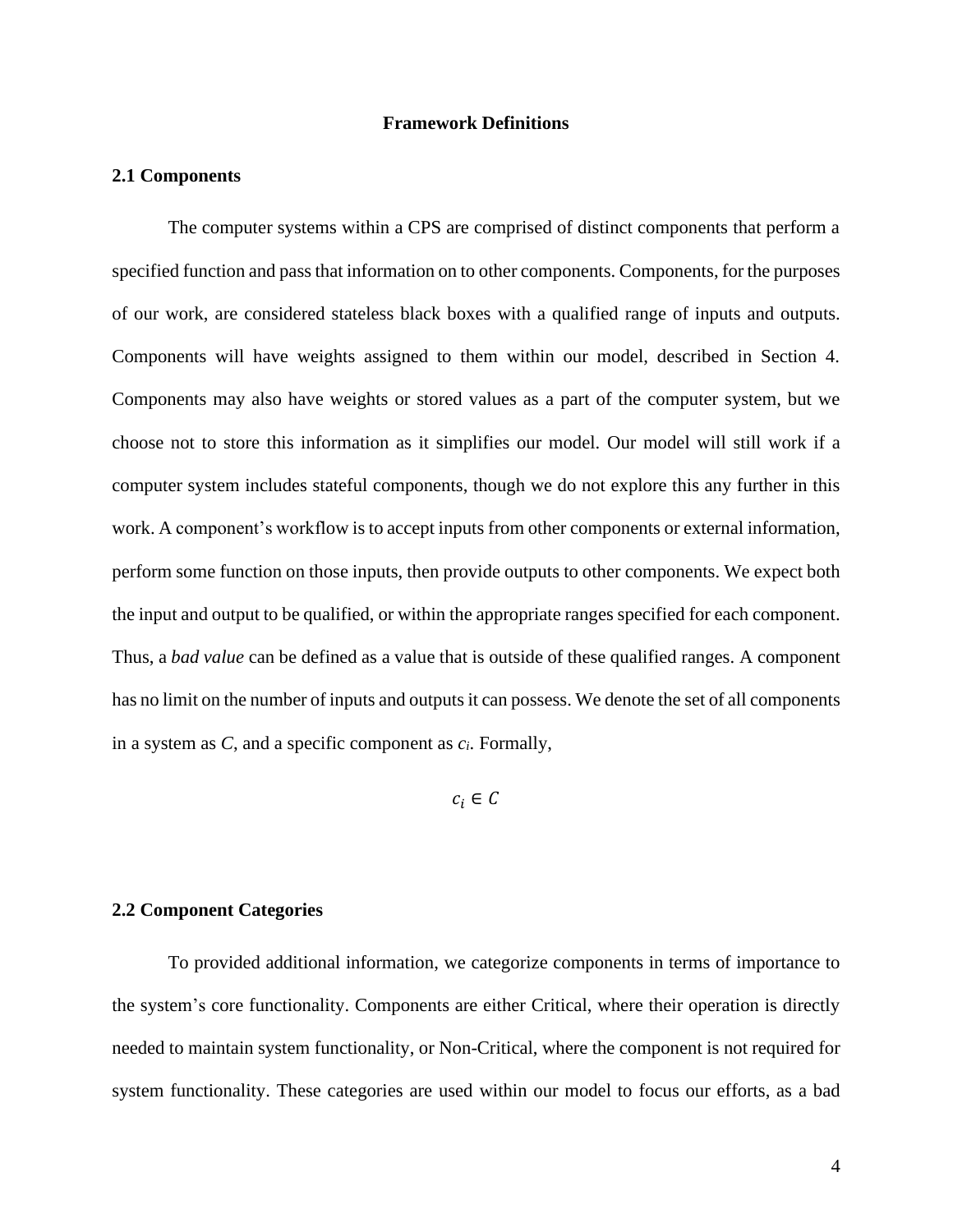value produced by a Non-Critical component, while troublesome, will not cause any severe damage like if it were a Critical component. The set of all Critical components is denoted by *R* and the set of all Non-Critical components *N*. A Critical component is denoted by *r<sup>i</sup>* and a Non-Critical component by *ni*. A component is either Critical or Non-Critical, but not both. Formally,

$$
r_i \in R \text{ and } n_i \in N
$$
  

$$
R \subseteq V \text{ and } N \subset V
$$
  

$$
R \cup N \equiv V \text{ and } R \cap N \equiv \{\}
$$

By definition, at least one Critical component is required in a system, though Non-Critical components are not necessary in a system. Since our goal is to maximize the uptime of the computer system, and because Non-Critical components, by definition, do not affect the primary function or uptime of the system, they do not need to be included in any of our detection or search methods. They are still included in our model, and they can be checked for bad values just like Critical components, but their function is not within the scope of our work here.

#### <span id="page-11-0"></span>**2.3 Component Relationships**

Components are connected to one another within a system, accepting inputs from and providing output to other components. These links are the core of a system, and it is here that an issue in one component can affect other components, leading to reduced system integrity or worse, total system failure. We denote the set of all links within a system as *E*. we define the relationship between components as follows: If  $c_1$  outputs to  $c_2$ , we say  $c_2$  is a *receiver* to  $c_1$ , and likewise  $c_1$  is a *source* of *c*2. We refrain from labeling this relationship as the more typical "child/parent" to allow the case where two components both output and receive from one another. Figure 1 shows a simple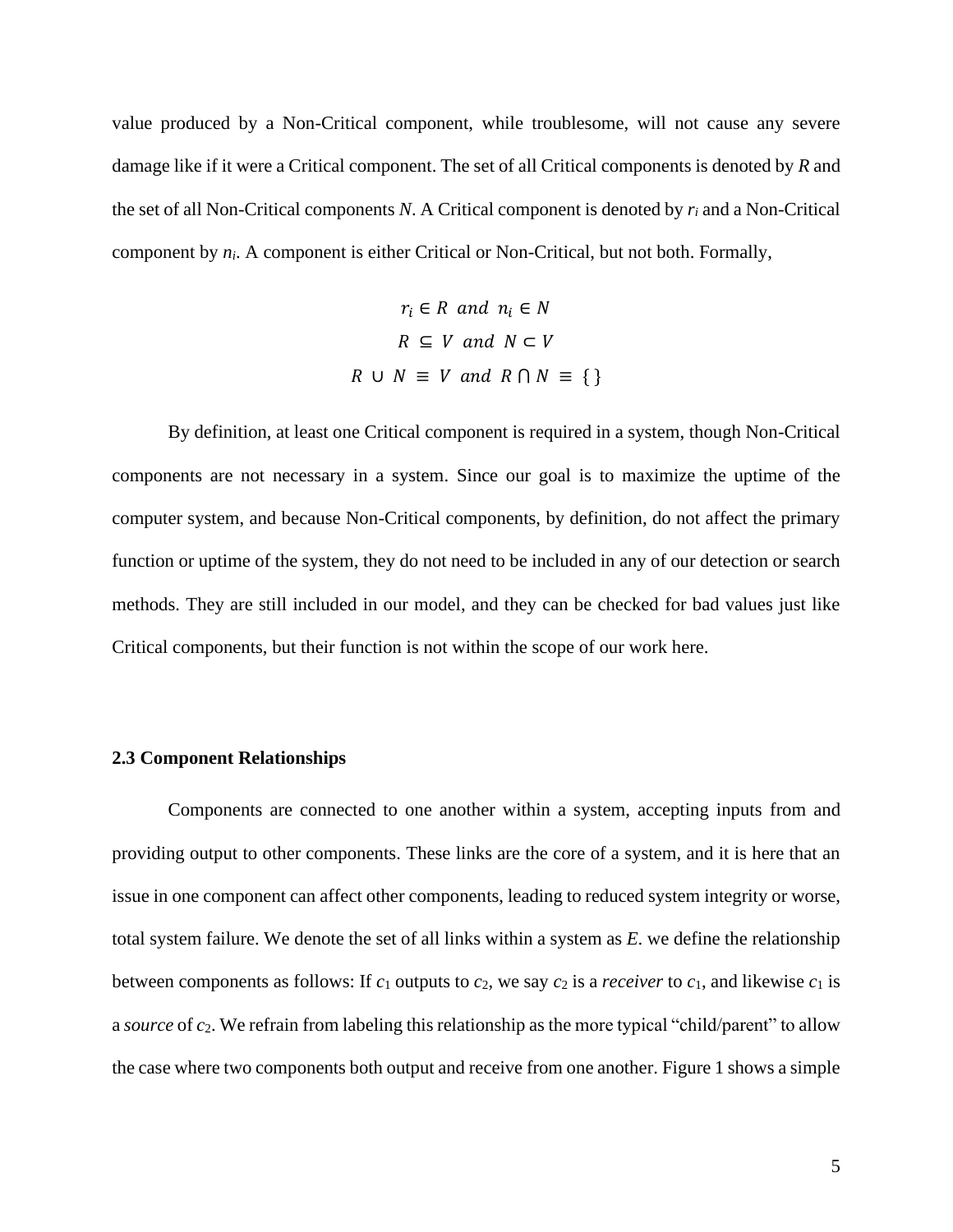

*Figure 2: Component Relationships Figure 1: Acceptable/Unacceptable Relationships Examples 1,2, and 3 are acceptable, while 4 is unacceptable*

diagram of two components, where  $c<sub>1</sub>$  is the source to  $c<sub>2</sub>$  and  $c<sub>2</sub>$  is the receiver to  $c<sub>1</sub>$ . Figure 1 also shows a case where both *c<sup>1</sup>* and *c<sup>2</sup>* are source and receiver to each other, which is allowed.

Expanding the source/receiver relationship to include Critical and non-Critical components leads to an additional limitation. While Critical components are free to be source and/or receiver to either Critical or Non-Critical components, and Non-Critical components can be a receiver to either type of component, they can only be a source to other Non-Critical components and are *not* allowed to be a source to Critical components. Therefore, only Critical components can be sources to other Critical components. This limitation reinforces the distinction between Critical and Non-Critical components that the latter have no effect on the system's critical functionality. Showing this from another perspective, any component that outputs to a Critical component must itself be a Critical component.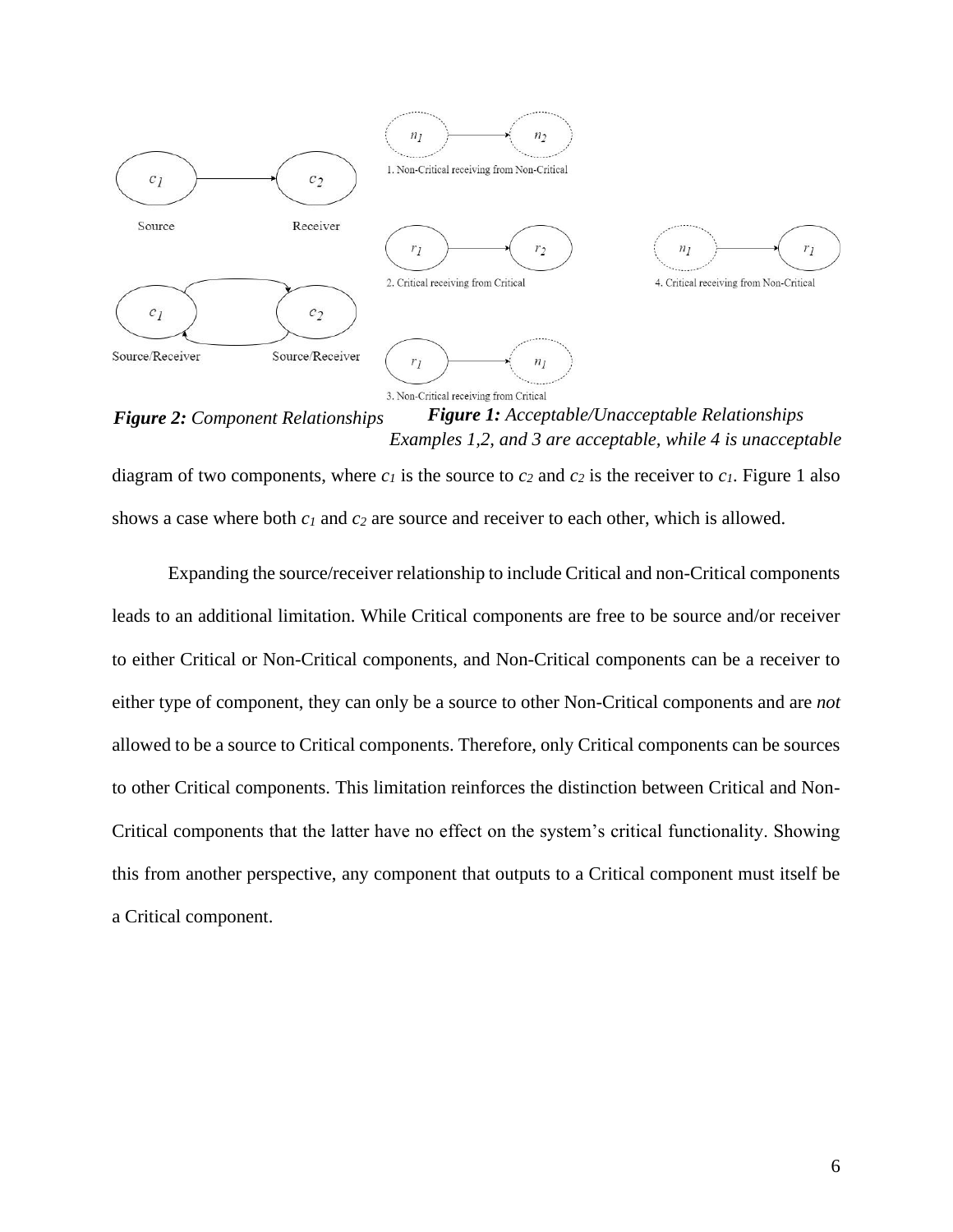### <span id="page-13-0"></span>**2.4 System View**

The set of all components and the links between those components make up a system, denoted as *S*. For our purposes, a system is a directed graph, with the set of components, *C*, being the vertices, and the edges between components being the dependencies explained in Section 2.3, denoted *E*. Formally,

$$
S = \{C, E\}
$$



*Figure 3: Example System View*

Figure 3 shows a simple system view, consisting of six components, four Critical and two Non-Critical. Note that components may have multiple inputs and multiple outputs. Components with solid outlines are Critical components, while the dotted outlines are Non-Critical components. Also note that Critical components can output to Non-Critical components but not vice-versa.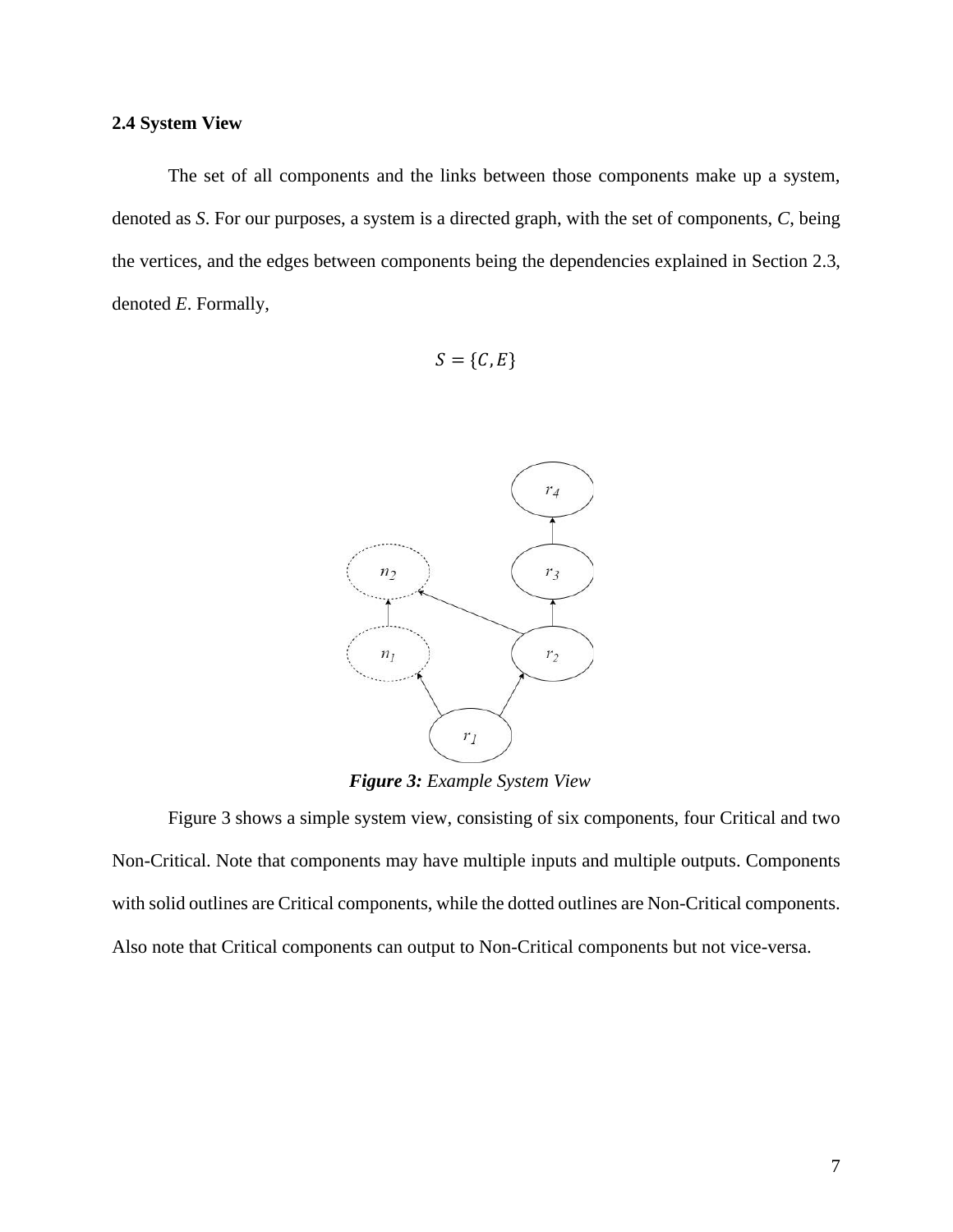#### <span id="page-14-0"></span>**2.5 External Components**

For a computer system within a CPS, it is inherently not isolated. That is, not only is information flowing within the computer system, but there will also be information flowing into and out of the computer system. We are primarily interested in information entering the system, as that can alter and potentially disrupt the components within the computer system.



*Figure 4: External Component*

While we are not able to directly monitor these external sources, called "External" component from here, the information they send is recorded. These External components represent objects that are not local to the system, so they do not directly contribute to system integrity and do not warrant additional monitoring in our model beyond the information they send to other, non-External, components. External components are allowed to be the source or receiver to any component within the system. Figure 4 shows an example case where a system contains an External component. Note that while the External component contributes to the system, they are kept from influencing the functions defined further in.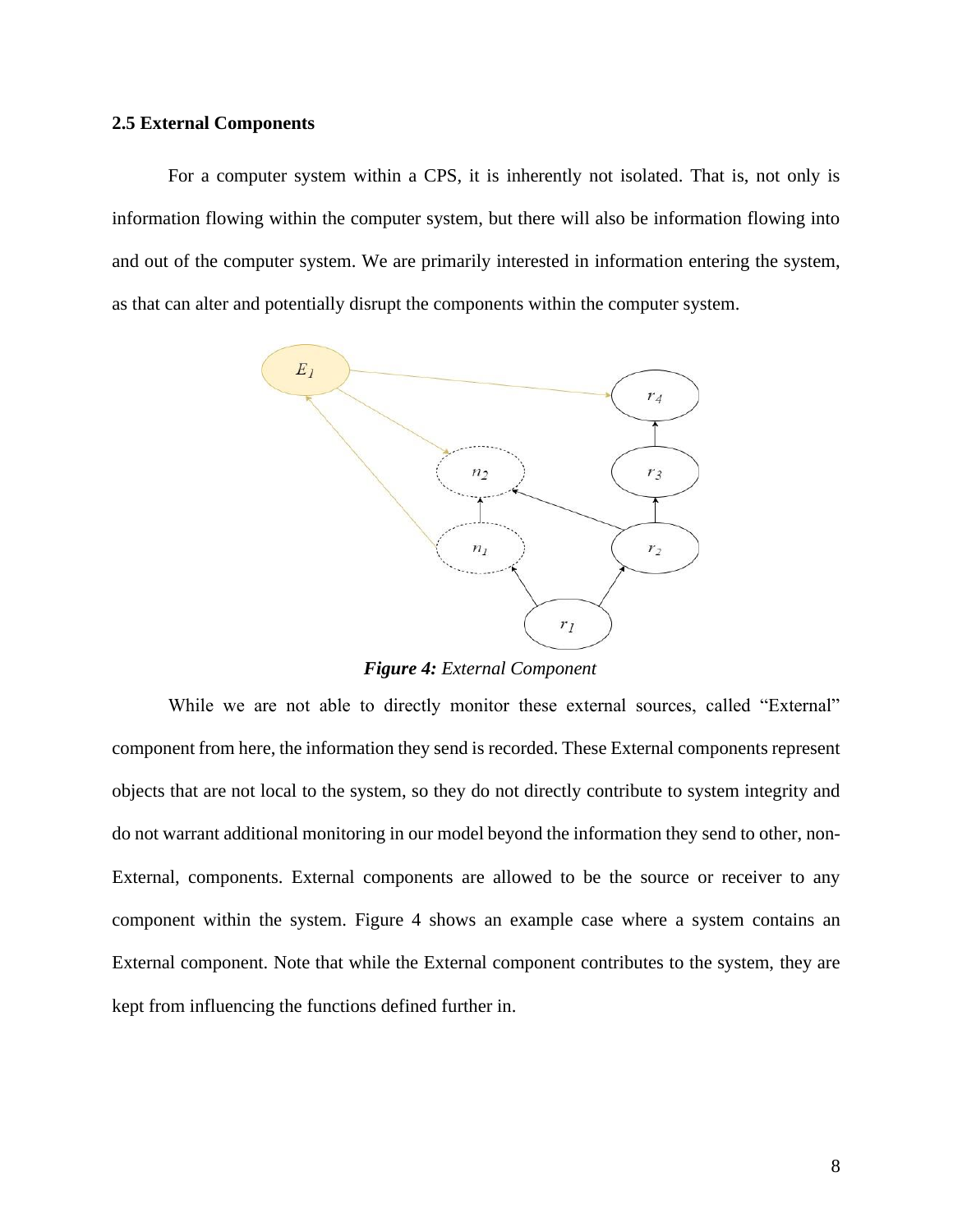#### <span id="page-15-0"></span>**2.6 Storing System Data**

We assume the computer system will have a log of all interactions within and between components, which we believe is not a large assumption to make with modern computer systems. These log files, which ideally mark what data was transferred, timestamps of that transfer, and the components data travelled between, are integral to our model, since it will be used to create a model of the system and to aid in the creation of the digital twins for each component.

#### <span id="page-15-1"></span>**2.7 Creating Modified System Structure**

Since all data essential to our model is stored within the log files, we can reconstruct the system's structure. That is, we can create a model of the computer system's component and dependencies between them. There is, however, one large difference between the system's structure and our structure created from the logs, from now on referred to as the *log-based system*. The actual computer system specifies components and dependencies between them, but not all components within a system will be in use. Some might be simply for emergency cases or part of



*Figure 5: Actual System vs. Log-Based System Highlighted components and links exist in the actual system but are ununused and so are absent from the log-based system*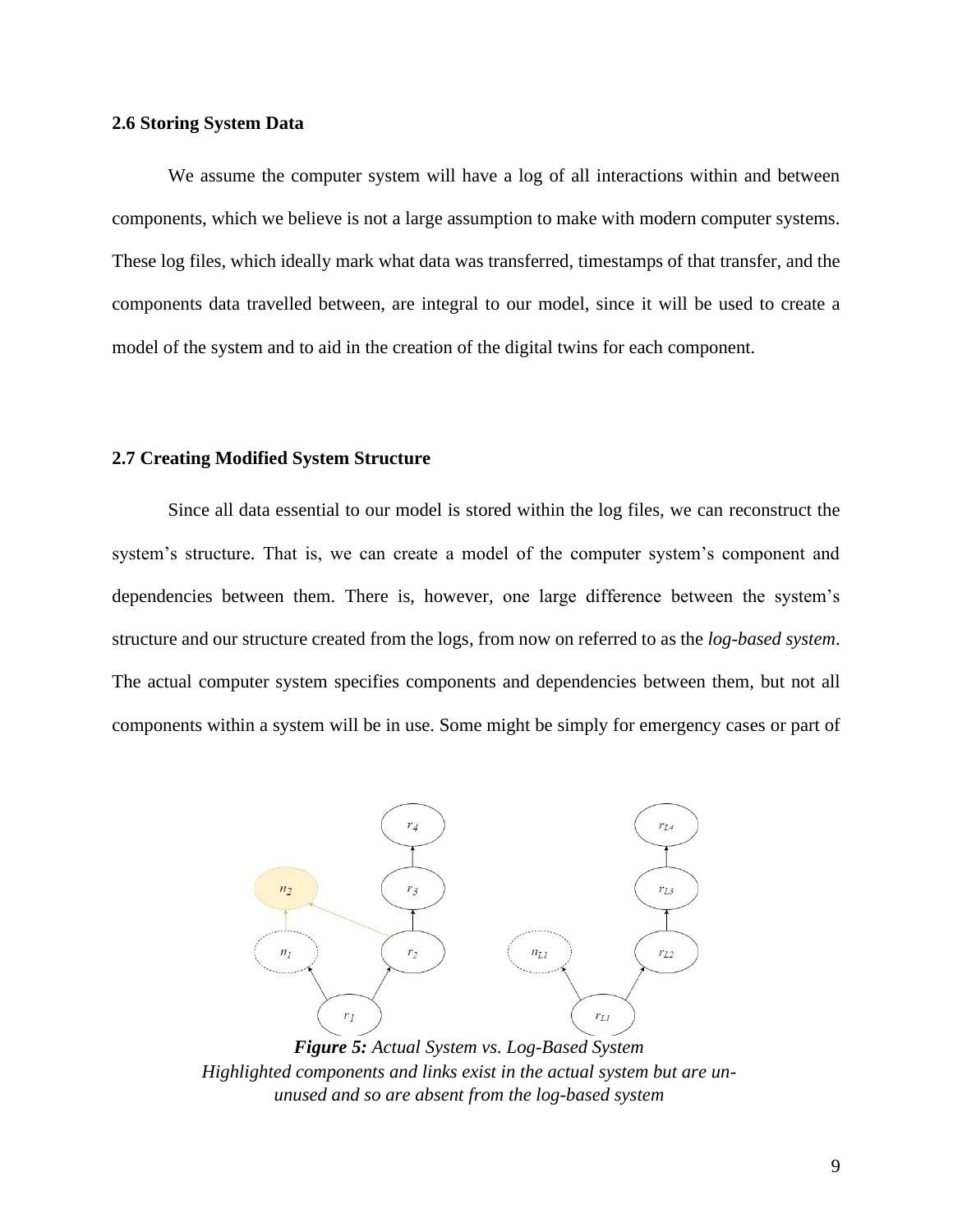deprecated functions, but it is reasonable to assume that not all components or dependencies are utilized in a system at once.

The log files store data of interactions that have happened in the past, while the actual system defines interactions that are possible to occur in the future. Thus, the log-based system only contains components and dependencies that have already occurred. Figure 5 is an example of a log-based system and how it differs from the actual system. This simplifies our model, as we only need to check for components that have been used, as an unused component is effectively the same as not having a component there at all. If such a component would be used eventually, it would be trivial to add this component into the log-based model.1 Formally, this log-based system, *SL*, is defined as

$$
S_L = \{C_L, E_L\}
$$
  

$$
C_L \subseteq C, E_L \subseteq E
$$
  
thus,  $S_L \subseteq S$ 

Where *C<sup>L</sup>* and *E<sup>L</sup>* are the components and corresponding dependencies present in *SL*. Because *C<sup>L</sup>* and *E<sup>L</sup>* are subsets of *C* and *E* respectively, *S<sup>L</sup>* is therefore a subset of *S*.

## <span id="page-16-0"></span>**2.8 System Tasks**

One consideration we had to account for was components that are present in the actual computer system but are unused, which we discuss in Section 2.7. Another consideration we must make is once a system is large enough, it becomes increasingly likely that not all components will be related to one another. That is, there will emerge multiple disjoint subsets of components. The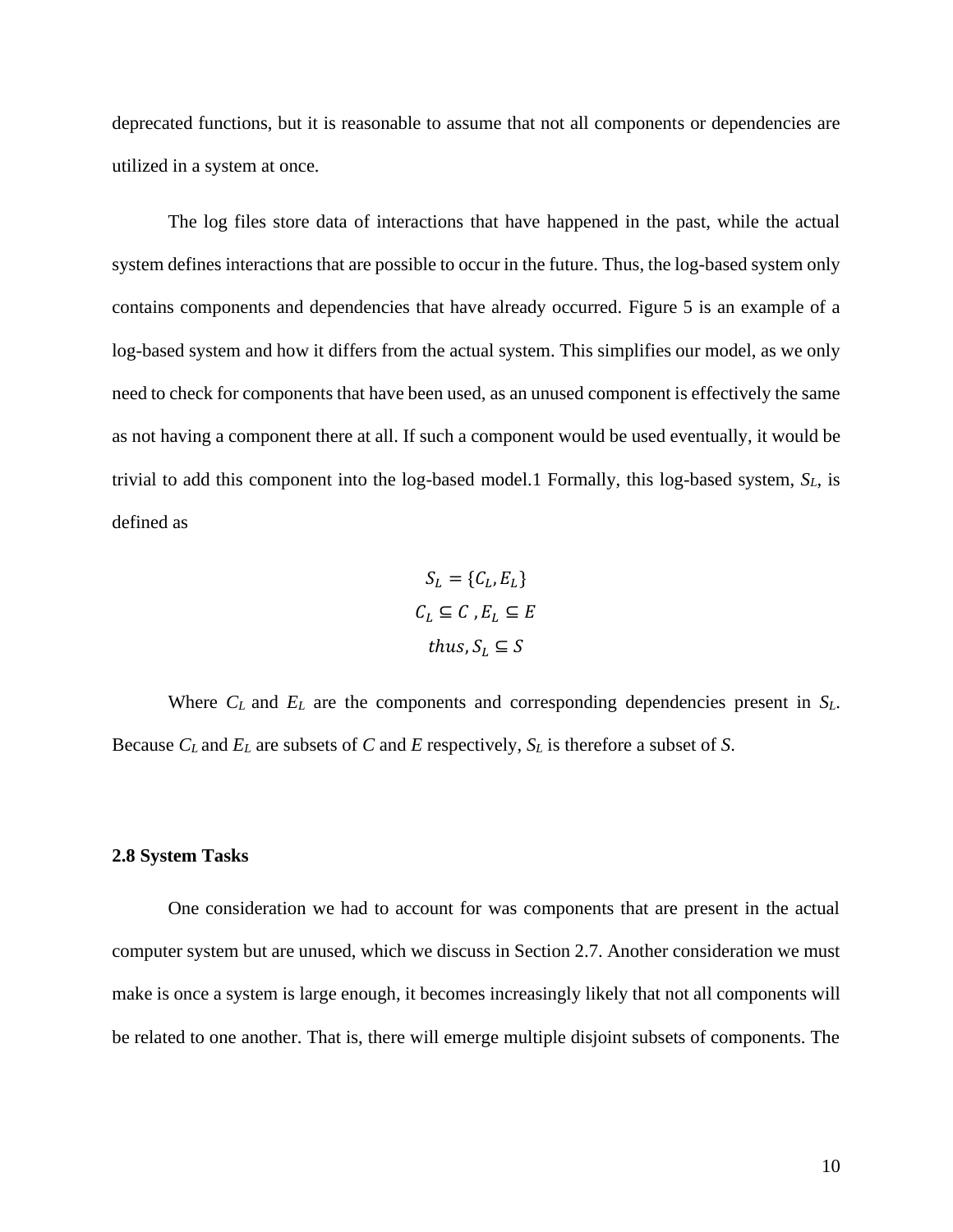presence of these disjoint subsets requires us to accommodate for components that have no influence on each other.

We believe a reasonable classification of these disjoint subsets to be tasks within the system, or *system tasks.* A *task* is a function performed by the system, requiring one or more components. A component is likely to appear in more than one task within a system, and it this reoccurrence can be leveraged to better determine which component is producing a bad value, which is explained more in Section 4.3. To this end, we not only track which components are in use by the system, shown in Figure 3, but also which tasks a component is included in. An example of a system containing multiple tasks can be seen in Figure 6, as seen from the view of the system.



*Figure 6: System Containing Two Tasks*



*Figure 7: Task View of Figure 6*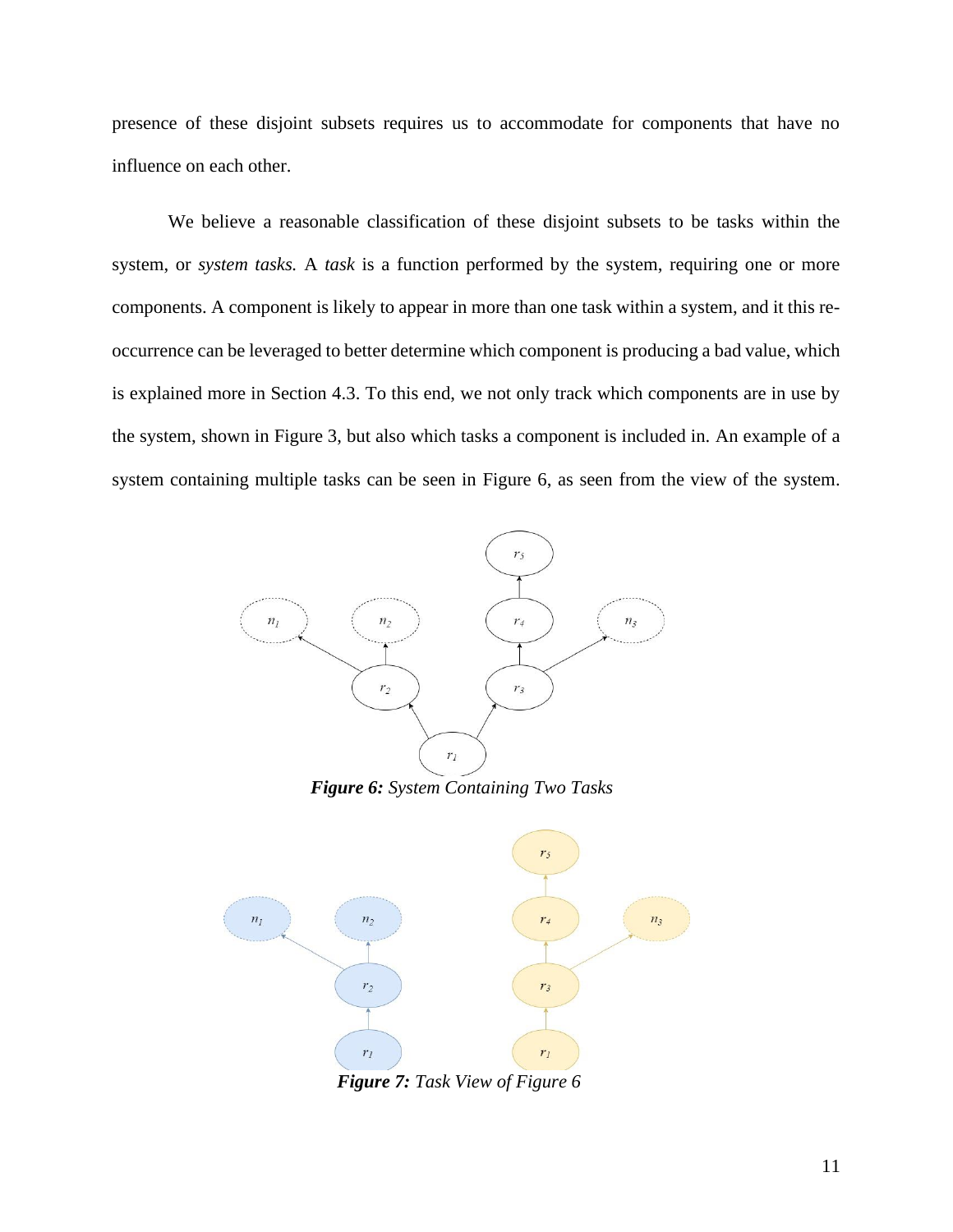Figure 7 shows the same system but separates the two tasks. Note that component *r<sup>1</sup>* is present in both tasks, since it may provide different values, or those values may be differently weighted, to each task.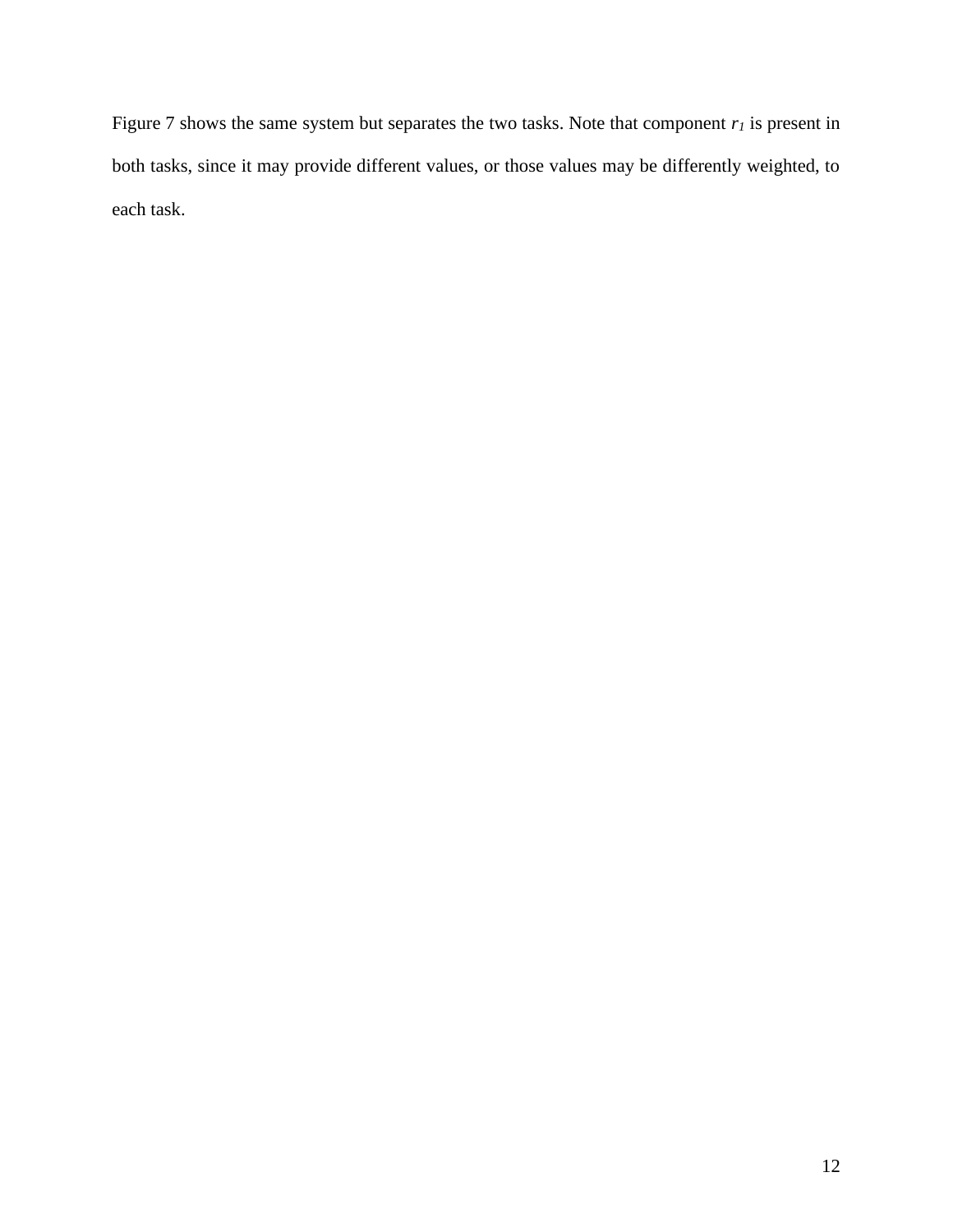#### **Detection & Location Techniques**

#### <span id="page-19-1"></span><span id="page-19-0"></span>**3.1 Detection Function**

Our first technique to detect bad values within a computer system is a system-wide Detection function, or DF. The DF provides a weighted average of each Critical component within the system to produce an Integrity Value, or IV. The weights for each component are explained in more detail in Section 3.2. The resulting IV represents the computer system's overall integrity, and if the IV is below a specified threshold, the signifies the system operating in potentially unsafe conditions and should be checked for bad values. The IV is then normalized to a range between 0 – 100. The exact value of the IV threshold is to be determined on an individual basis, as some systems may require complete integrity of its components while others are robust enough to maintain safe conditions with a small loss of integrity.

The DF typically only includes Critical components as these are the components determined to be vital to the computer system's function and uptime, Non-Critical components would have no bearing on the critical functions of a system. The DF can be performed on Non-Critical components to ensure they are also performing under safe conditions, and this is shown further in this work, however they are supplemental to the main purpose of the DF, the Critical components. Below is the DF function, where *C* is the set of components, either Critical or, optionally, Non-Critical, *w* is the multiplication of weights for a given component, *v* being a component within *C*, and *IV* being the Integrity Value,

$$
DF(C) = \frac{w_1 v_1 + w_2 v_2 + w_3 v_3 + \dots + w_i v_i}{\# \text{ of components in } C} = IV, \qquad 0 \leq IV \leq 100
$$

The DF is run on a fixed time interval, that can be set by the local system administrator, so that up-to-date information about the system is available. If the DF is performed against both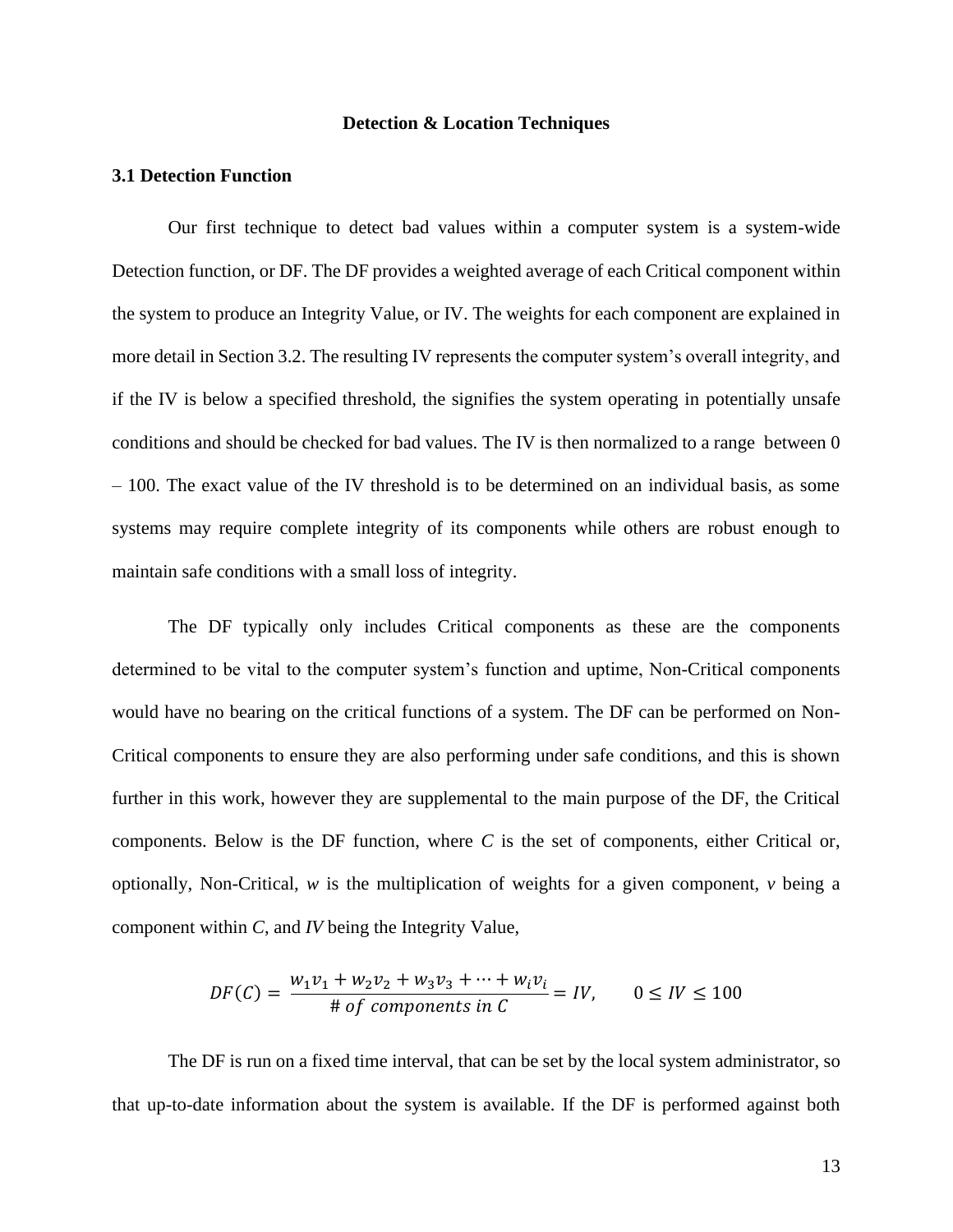Critical and Non-Critical components, which again only Critical components are necessary, we differentiate the IV of each type of component into *RIV* for Critical components and *NIV* for Non-Critical components. The RIV and NIV can then be combined to produce a System Integrity Value, *SIV*, which gives information about all components within a system.

$$
\frac{RIV + NIV}{2} = SIV
$$

#### <span id="page-20-0"></span>**3.2 Detection Function Weights**

The DF utilizes three weights, which are Sensitivity, *S*, Importance, *I*, and Probability of producing a bad value, *P*, all of which are assigned individually to each component within a system. We combine these weights into one variable, *w*, for each component, with *w*<sup>i</sup> assigned to *ci*.

$$
w_{DF,i} = S_i \times I_i \times P_i
$$

*Sensitivity* is a measure of the correlation between a component's input and output. That is, the higher *S* is, the more a component's output changes from the same change in input. For example, if two components receive the same inputs, the component with higher Sensitivity will have larger variation in its output compared to a component with a lower Sensitivity. We track this value in a component because if a bad value is sent into a less sensitive component, the magnitude of the effect on the component or system will be reduced. Likewise, if a component has a high Sensitivity, even a small deviation resulting from a bad value could have major consequences.

*Importance* is a numerical representation of a component's worth to the system and determines which components are the most necessary to the system's overall functioning. In effect, it quantifies the relationship between Critical and Non-Critical components. Below a specified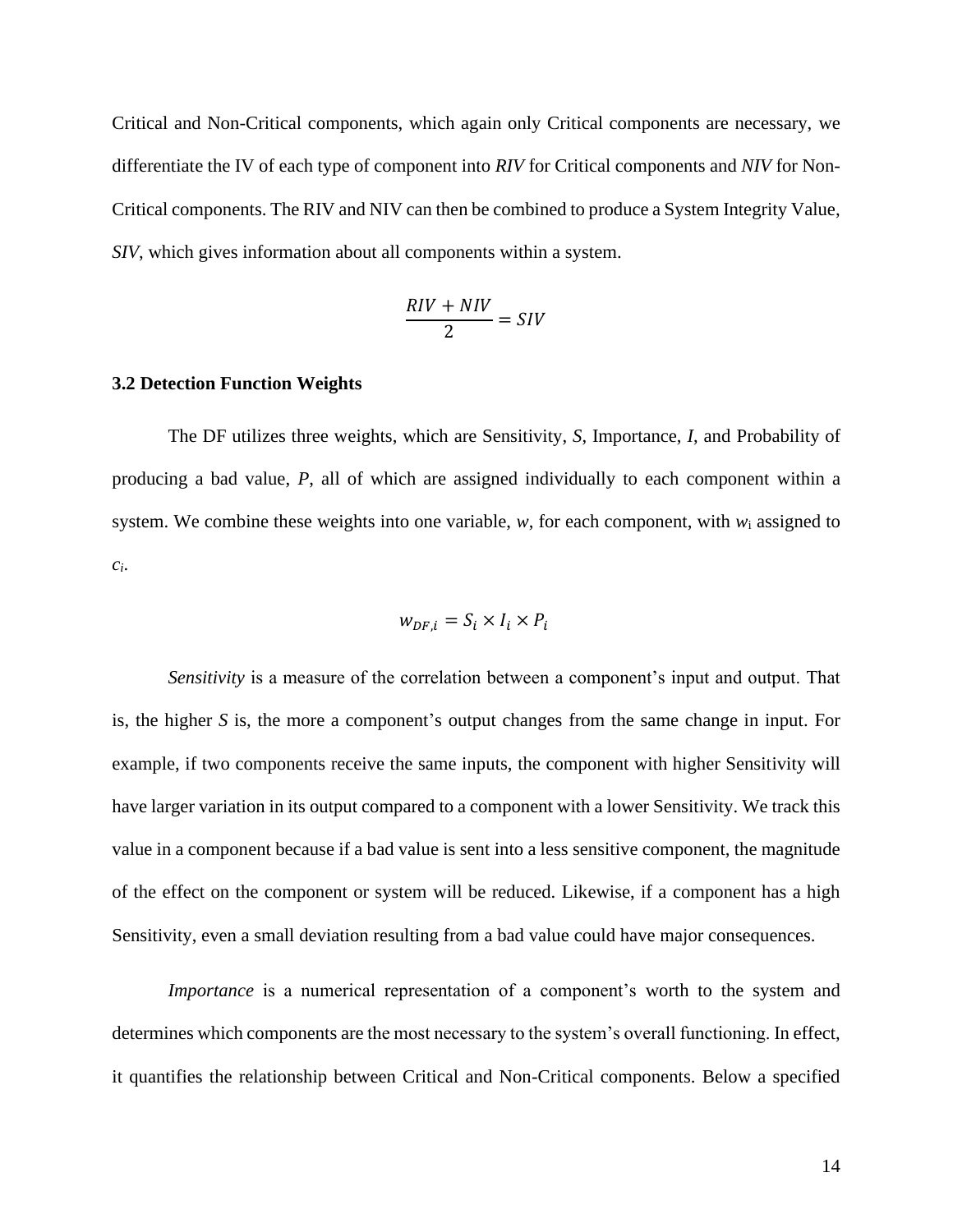threshold, all components will be Non-Critical because they are less important to the system's core functionality. Similarly, all components above that threshold will be Critical. This numerical value provides more information than the simple categorization of Critical versus Non-Critical, as some Critical components may be more vital to a system than another and so require more careful attention to bad values.

Finally, the last weight for the detection functions is Probability, *P*, which measures the likelihood of a given component producing a bad value, either because of some innate quality of the component or its likelihood to be targeted for malicious actors. These three weights combined provide a more accurate measurement of each component's integrity, and therefore the integrity of the entire system, which is used when we search through the computer system for a specific component at fault.

#### <span id="page-21-0"></span>**3.3 System Search**

If the IV, or SIV if checking both Critical and Non-Critical components, is below the specified threshold, then we search the system. First, all the relevant components are placed into a priority queue. Because our focus is on Critical components, the rest of this section will assume only Critical components are being searched, though this can be expanded to include Non-Critical components, like the Detection Function, and is noted in the pseudocode of the algorithm. The order of components within the priority queue is based on a set of three weights, *I*, Importance, and *P*, Probability, the same weights from the Detection Function, and a new weight, *T*, Time since last used. These weights will be explained more in the following section.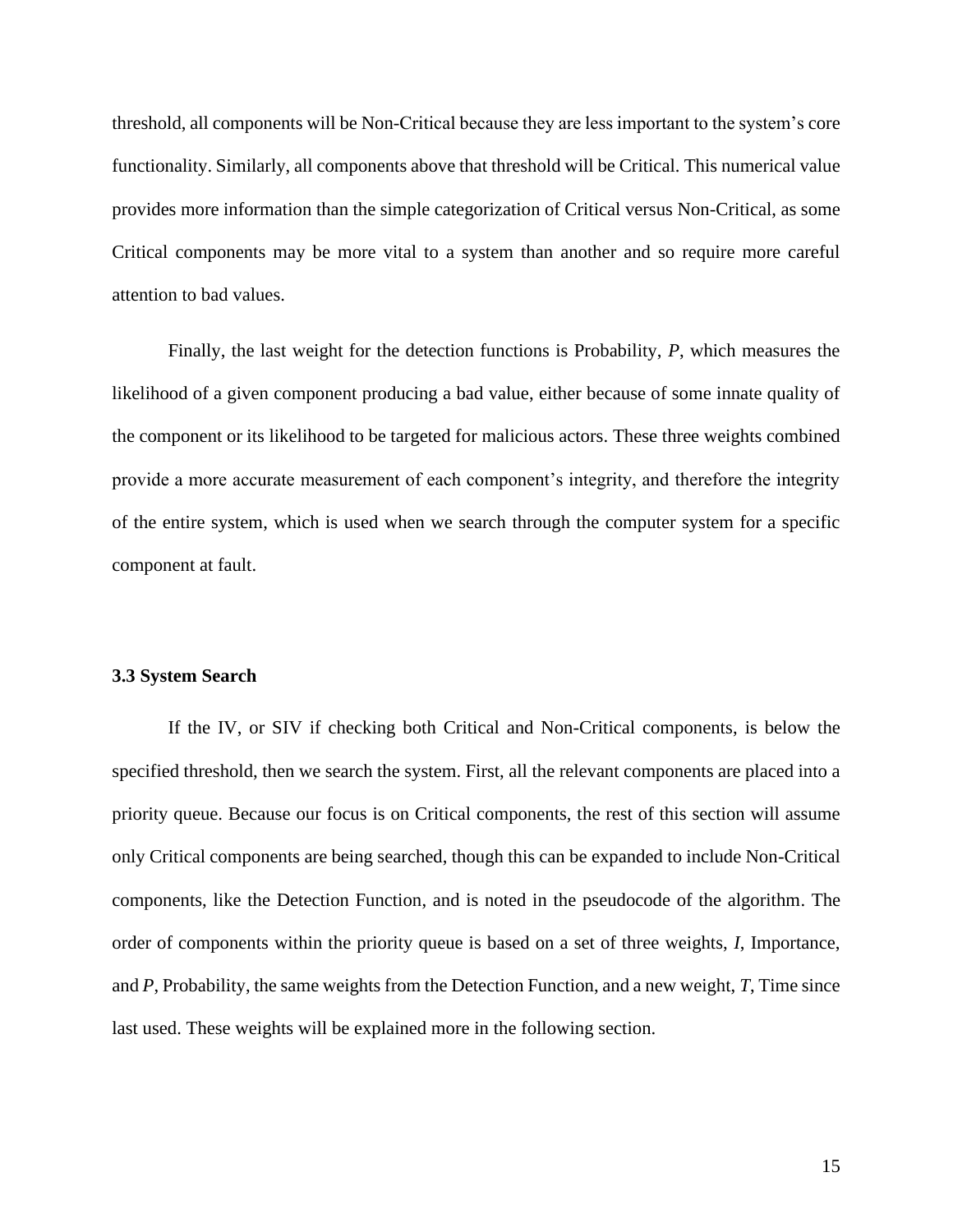Algorithm 1 System-Wide Component Search 1: Initialize Priority Queue, P, with  $c \in C$ , sorted by  $w_{SA}$ 2: for each  $c \in P$  do  $3<sup>1</sup>$ check  $c$  for bad value mark  $c$  as searched  $4:$ if  $c$  contains bad value then  $5:$ Notify System  $6:$  $x$ -bounded DFS through relatives  $7:$ end if  $8:$ 9: end for

Once the components are in place within the priority queue, components are checked for bad values. While the specifics are left to the individual system, once a component is checked, it is marked as such. This continues until a bad value is located. When that occurs, the component is marked as containing a bad value for it to be removed, the component reset, or in some way remedied determined by the individual system.

There exists the possibility, however, that the bad value did not originate from the component that was just found. It is possible that the component's source was modified maliciously and propagated a bad value forward. To remedy this, once a bad value is located, a depth-first search is performed on the sources of the located component to find any components that may have passed the bad value. Theoretically, this depth-first search could continue until every component related to a source is checked, which is vastly inefficient and unlikely to return a related bad value. As such, we propose limiting the search to a certain depth, that can be set according to a system's needs.

While a component could receive a bad value from its source, the reverse is also true and must be checked. In addition to searching the sources of the located component, that component's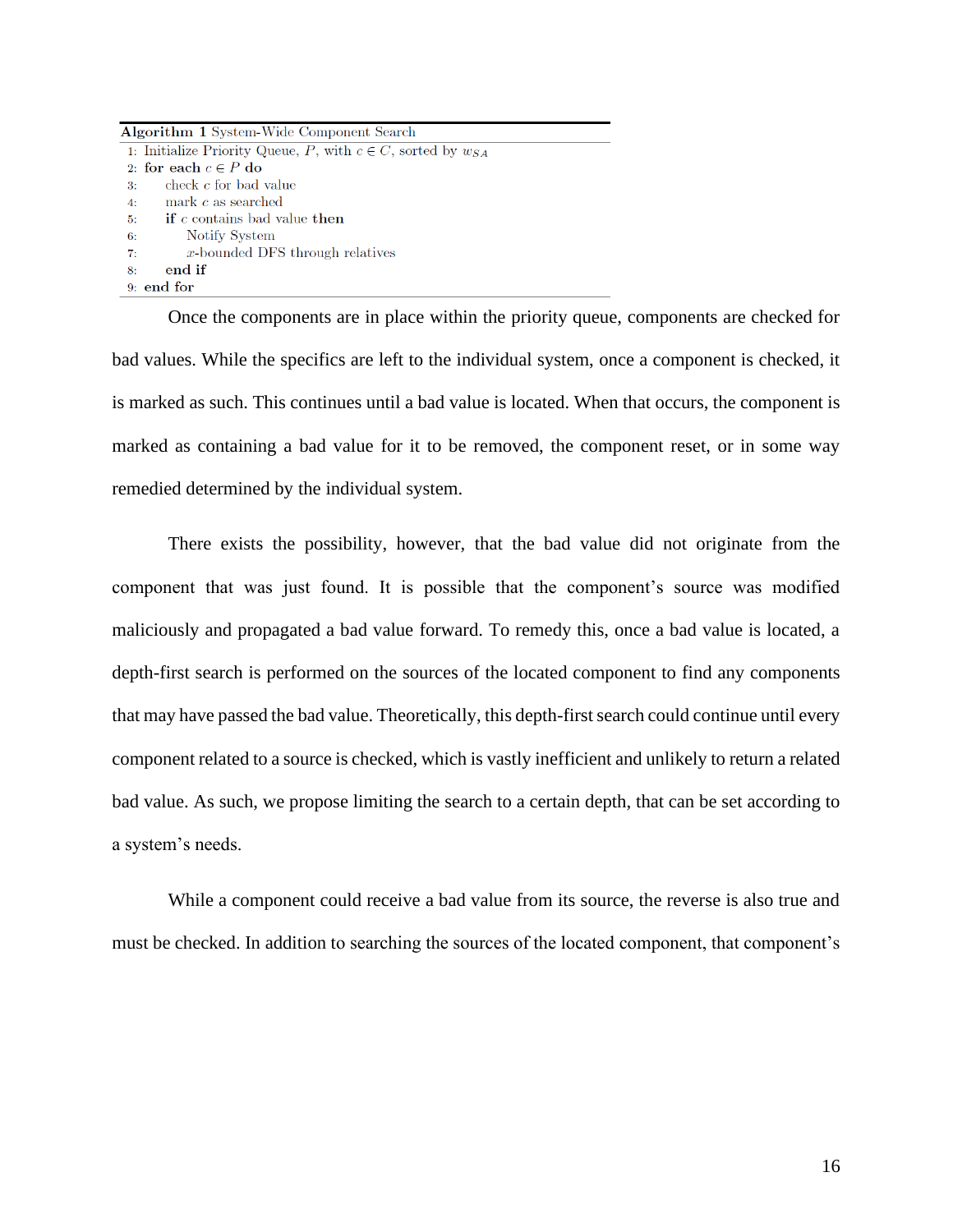receivers need to be checked to ensure the bad value has not spread further through the system. This should also be limited to a certain depth, as with the sources.



*Algorithm Weights*

Figure 8 begins an example of performing a search through a computer system. Figure 8 shows a simple system structure, with the relevant weights added to each component. The weights in this example are chosen arbitrarily, though the weights in practice will be calculated from observable or assigned parameters. This example only searches through Critical components, for simplicity, though an actual search could search through Non-Critical components as well, which is why the weights are added to the Non-Critical components even though they are not used. The Critical components are subsequently sorted by their weights and then inserted into a priority queue, as shown in Figure 9. The first component in the priority queue, *r1*, is taken from the priority queue and checked for bad values as shown in Figure 10, though none are found. The search continues with the next component in the priority queue, *r3*, which does return a bad value, shown in Figure 11. Because a bad value was discovered in *r3*, Figure 12 shows the sources and receivers of *r<sup>3</sup>* being searched. This is typically bounded to a certain depth, but because *r1*, an indirect source of *r3*, has already been checked and cleared for bad values, the only remaining relatives to check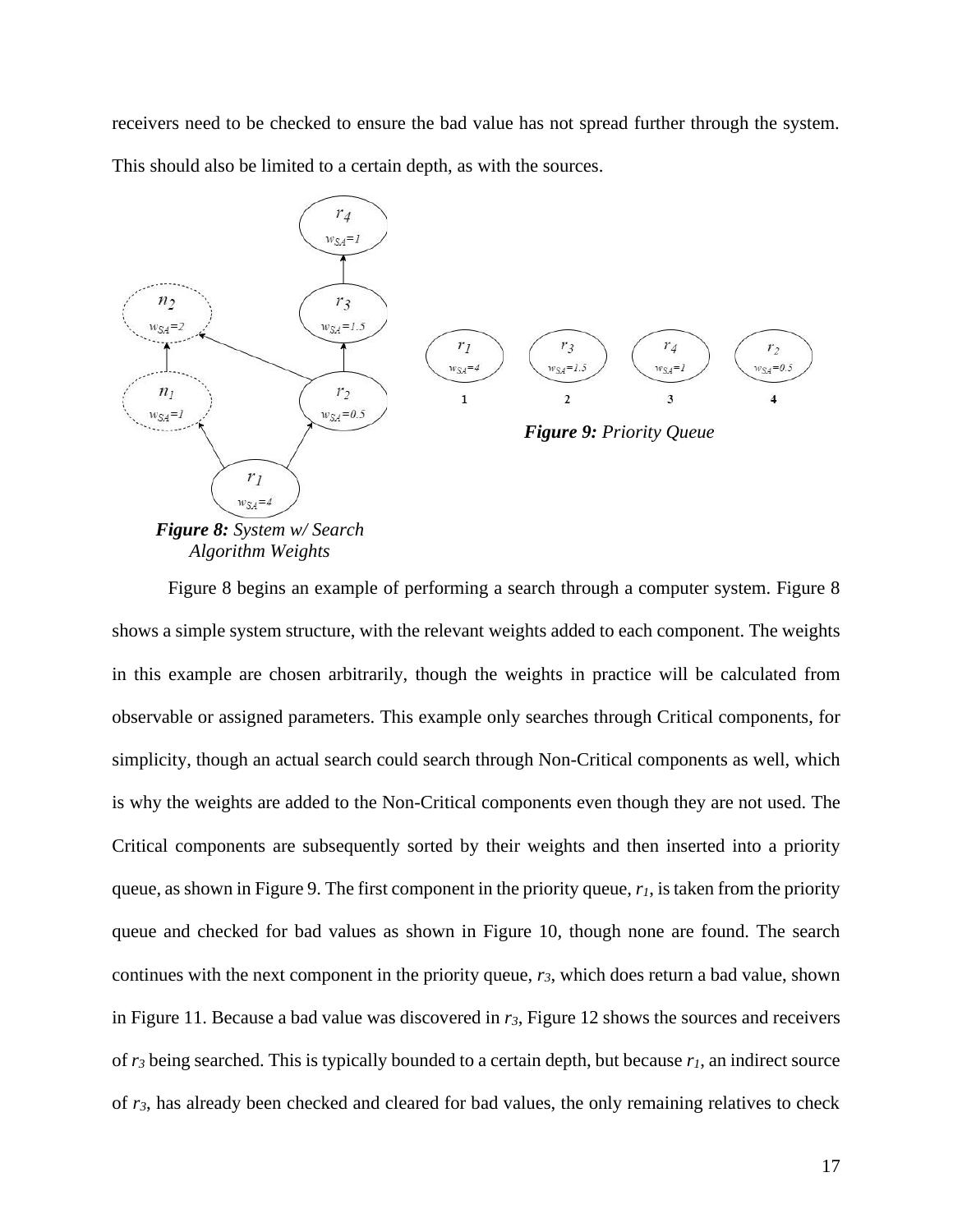are *r<sup>4</sup>* and *r2*, though no bad values are found in either. This leads to Figure 13 showing that all the relevant components have been searched with only *r<sup>3</sup>* containing a bad value.



### <span id="page-24-0"></span>**3.4 Search Algorithm Weights**

These weights are used to determine which components should be searched first, achieved by placing those components sooner in the priority queue. We use three weights for this purpose,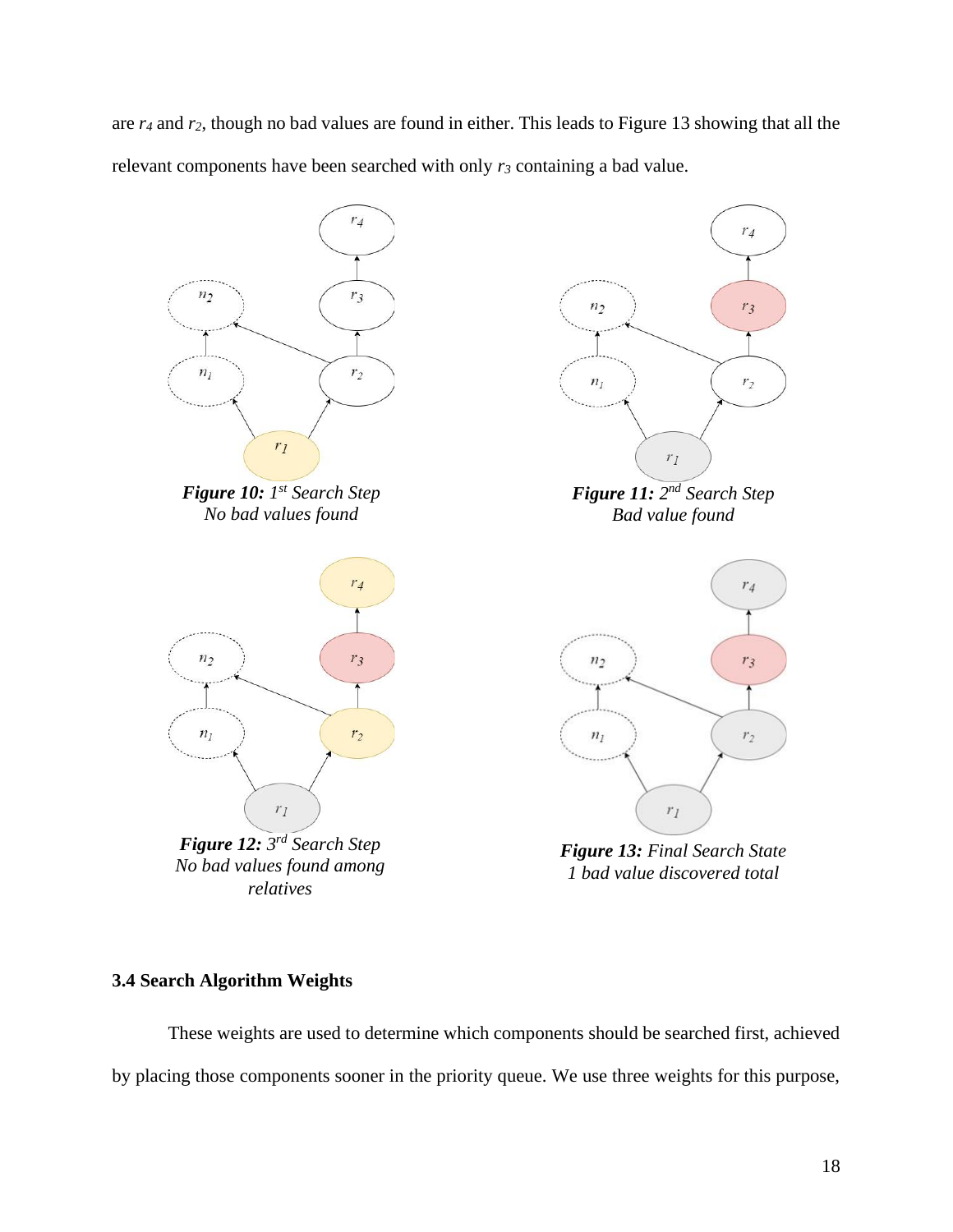Importance, *I*, and Probability of bad value, *P*, the same weights as used for the Detection Function earlier, and another weight, *T*, Time since component was last used. These weights are derived similarly to the weights used in the Detection Function, from analysis of a particular computer system, with the value of *I* and *P* being the same for the search as they are for the Detection Function. If a component has not been used since *T*, then any bad value produced by that component is from that time, and if *T* is large, that corresponds to a lower likelihood that this component is currently affecting system integrity negatively. That is, if *T* is large, then it's corresponding component will be further down in the priority queue. The weights are combined to produce a single weight, for simplicity.

$$
w_{SA,i} = I_i \times P_i \times \frac{1}{T}
$$

#### <span id="page-25-0"></span>**3.5 Task-Based Detection**

The detection function presented in Section 3.1 provides a value representing the systemwide integrity of Critical components, or optionally Non-Critical components. This information allows us to determine if bad values are present, or a large enough problem to warrant locating components. However, it is only able to determine if the integrity of the system is failing, but nothing else, such as which components are at fault, pushing that to a system-wide search which is already not time efficient in large enough systems. Ideally, there would be some way to narrow the potential search space from the entire system. Furthermore, it is unable to account for systems containing multiple disjoint subsets of components as it calculates the value of all Critical/Non-Critical components together, assuming all components influence every other component. This would lead to a case where a bad value could be present in a single subset of components, bringing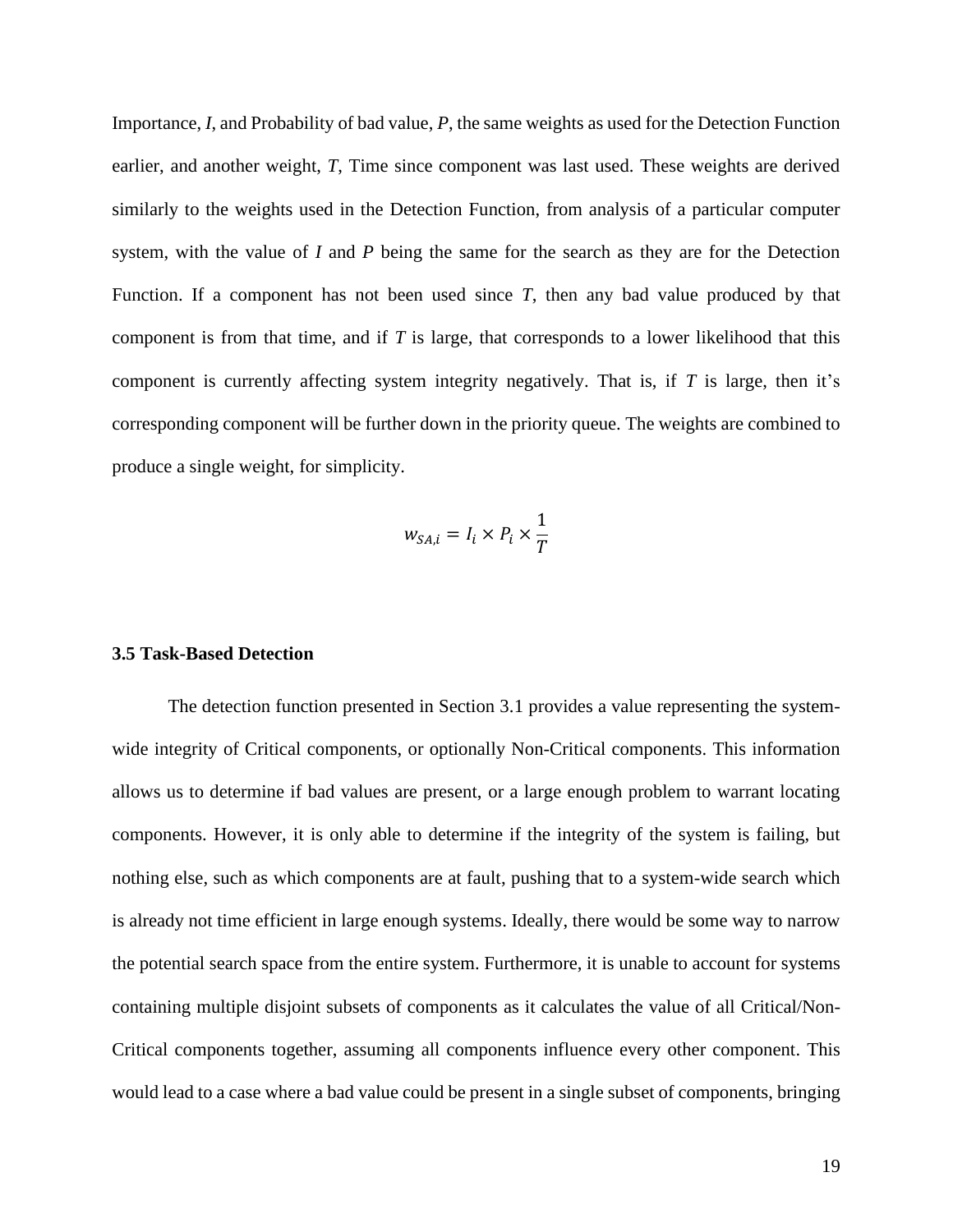down the IV, or SIV, though because the DF provides no information on which subset contains the bad values, time is wasted searching components that should not be considered at all.

To solve this issue, we leverage the grouping of components by task, as described in Section 2.8. As stated previously, it is reasonable to assume that a component will be included in multiple tasks within a system and, further, will have different weights for each task. By modifying the detection function from Section 3.1 to calculate an IV for all components within a *task* rather than the entire system, we get multiple benefits. Firstly, the size of a task will necessarily be smaller than the size of the entire system, already providing more information for where the affected component is located, allowing us to narrow our search space. This is because tasks are subsets of a computer system, meaning at worse, a computer system will contain a task that is equal in size or, from another perspective, the computer system consists of a single task. This is highly unlikely, especially as a system grows and the time difference becomes more noticeable, and so that case would in fact gain very little from this updated implementation and would perform similarly using the standard DF. Secondly, if a component is present in multiple tasks, which is more likely for larger system, the outputs, or IVs, of multiple DF's can be cross-referenced to look for common components between the tasks. This is the best case scenario, as it allows us to further pinpoint in which component a bad value is occurring. Both the smaller size of tasks and potential for crossreferencing reduce the time spent searching the system for bad values and make calculating IVs by task much more effective and valuable searching through an entire system.

The Task-based Detection Function is presented below:

$$
TDF(C) = \frac{w_1 p_1 v_1 + w_2 p_2 v_2 + w_3 p_3 v_3 + \dots + w_i p_i v_i}{\# of components in C} = IV, \qquad p = 1 \text{ if present, else } p = 0
$$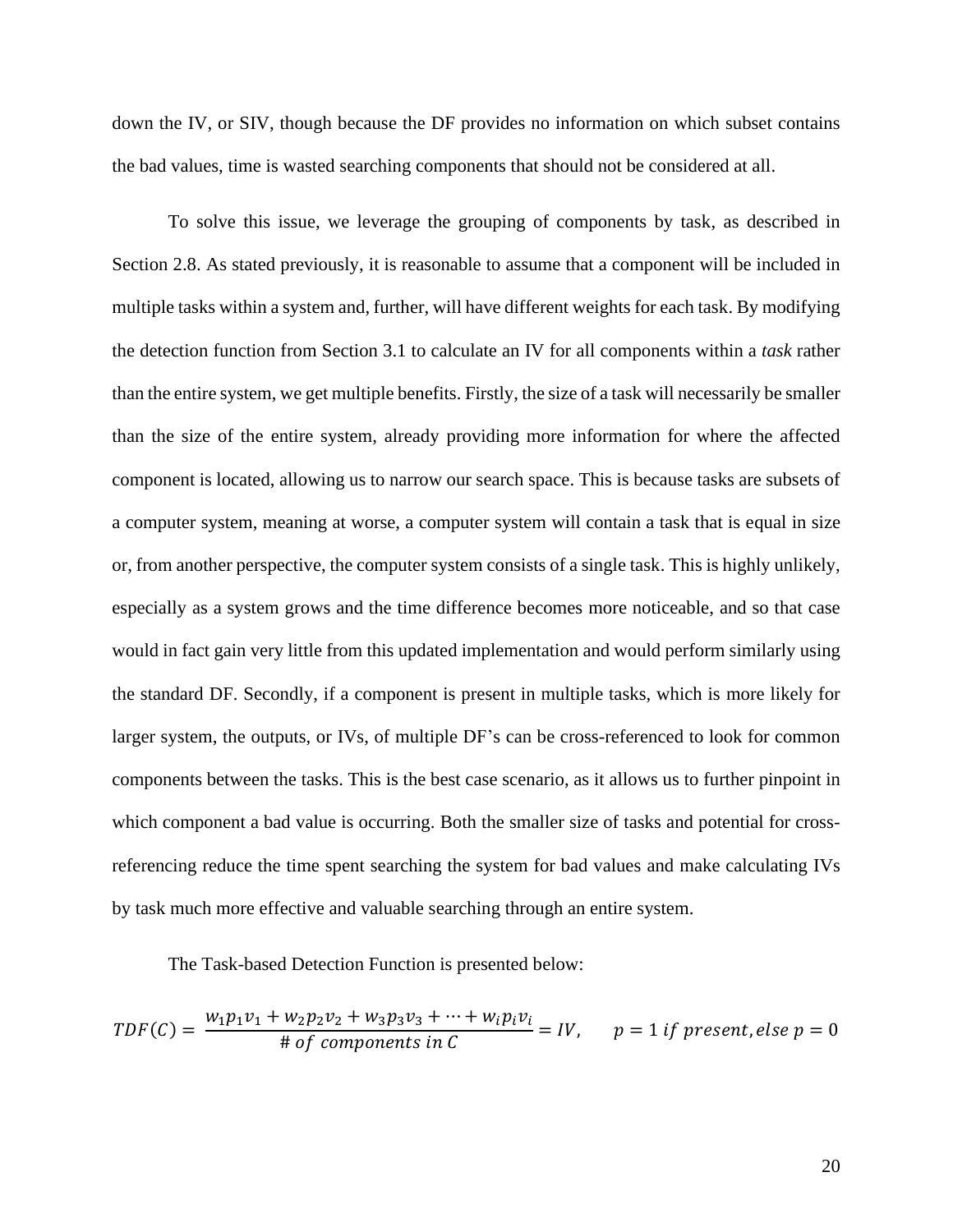There is major difference between this new function and the original detection function, *p*, which is specific to each component. This new value represents if a given component is present within the task the TDF is currently performing on. That is, if a component is present within a given task, *p* is 1. Otherwise, *p* is 0. This generalizes the function, only requiring us to keep track of which components are in which task, something that is trivial to do given our model, instead of needing to modify the function for each task.

The search algorithm changes very little to accommodate task-based detection. Instead of the entire system being searched at a time, only tasks that indicate bad values will be searched. The result will look very similar to the original search example from the previous section, but whereas the previous example represented an entire system structure, in this modified version, that would be a single task within a system. As many tasks are separate from one another, it can be seen as many smaller searches occurring throughout the system simultaneously, though the result remains the same.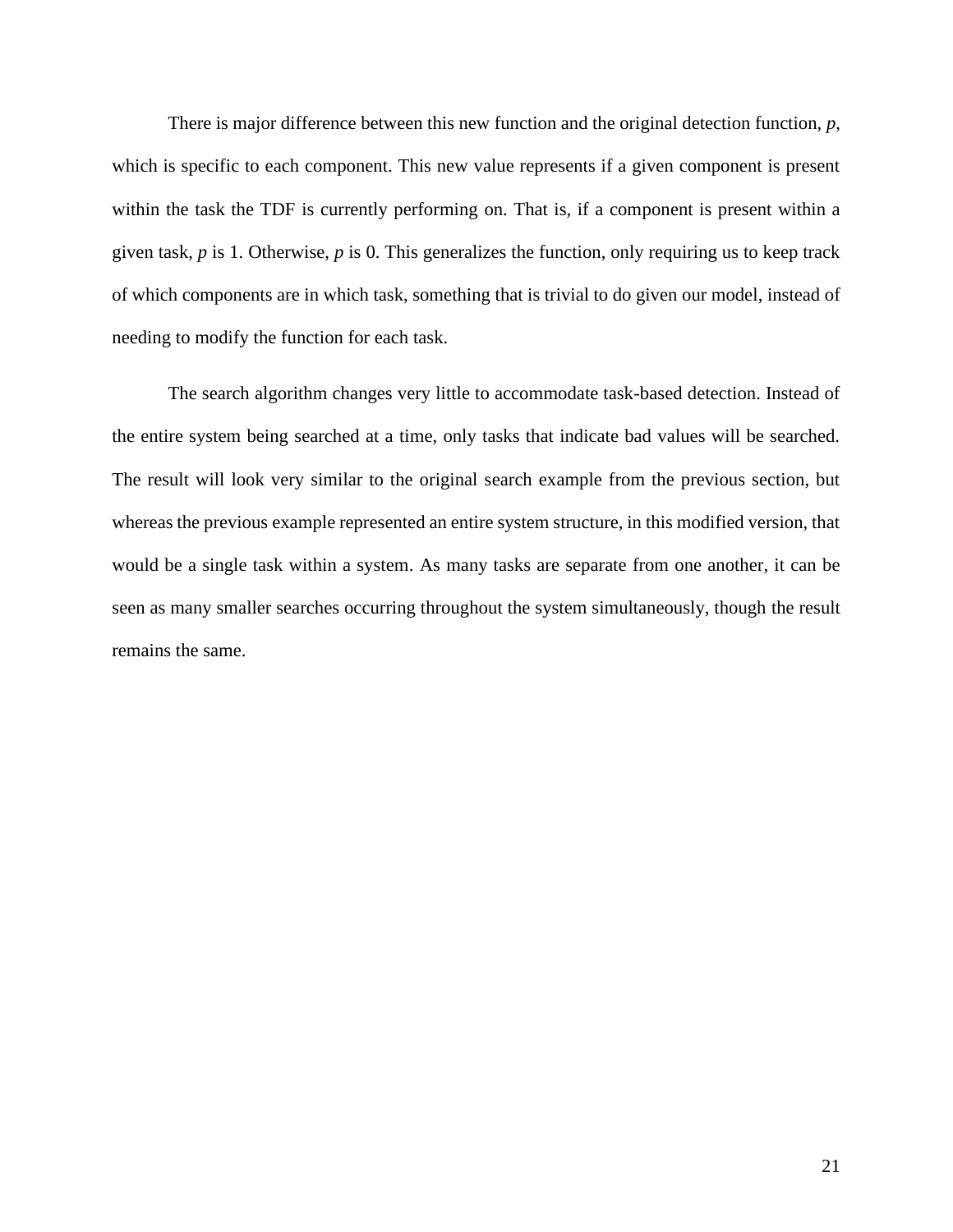#### **Digital Twins**

## <span id="page-28-1"></span><span id="page-28-0"></span>**4.1 Definition**

All the methods presented in Section 3 share one common weakness; they only detect if a bad value is already present within the system. This means in the time between a component producing a bad value and an integrity check is performed, damage could already be spreading throughout the system and potentially cause catastrophic damage before it is ever noticed. This is not to say the previous methods are not valuable, as they still provide valuable information in detecting bad values, however with our main goal to maximize the uptime in a computer system, it is better to prevent bad values from ever occurring in the first place, eliminating the possibility of a bad value cascading through the system.



*Figure 14: System and Respective Digital Twins Each component has a digital twin, which essentially recreates the structure*

To prevent such an occurrence from happening within a component, we would need some way to test the values going into a component first. We can accomplish this with digital twins. A *digital twin* is a simulation of an actual object synchronized to match any changes occurring to the original. That is, if a component *c* has a digital twin, denoted *dc*, and the same change was applied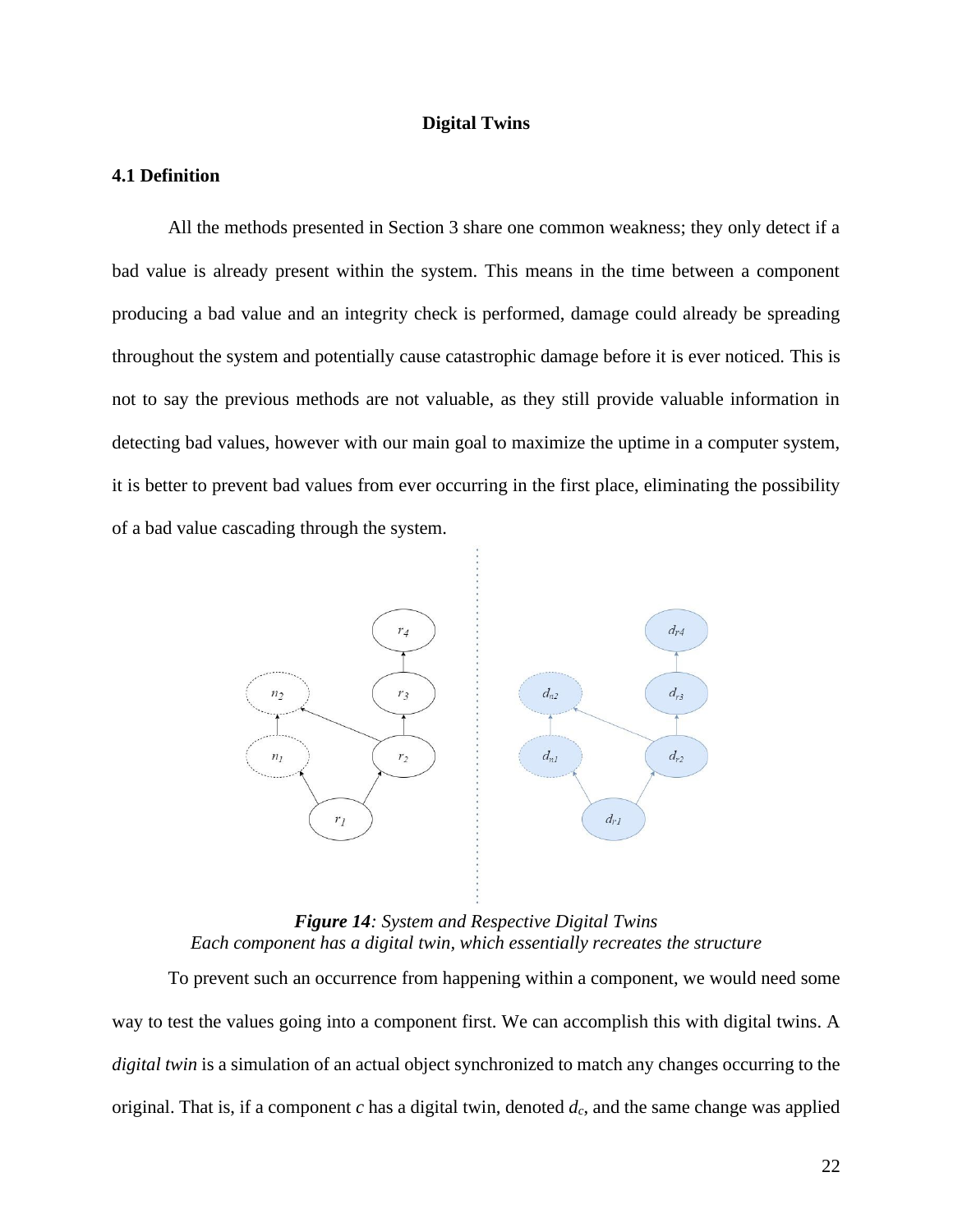to both *c* and *dc*, both would remain identical after the change, such is the synchronicity between *c* and *dc*. Figure 14 gives a basic view of implementing digital twins in a system, where the right layout is the actual system and the left being the digital twins, the "digital" system. Digital twins are often used to test changes to systems before they implemented in a physical system, and some components within a computer system are physical, though it is possible that some components only exist within the system, that is they virtual. This does not create a problem for using digital twins, as a digital twin can still simulate a virtual component and its function. If a component had a digital twin, each input could be applied to the digital twin first to see if the actual component would remain within the qualified ranges. With this, we can prevent a bad value from passing into the component, keeping the system from accepting bad input and potentially cause unsafe operating conditions.

#### <span id="page-29-0"></span>**4.1 Digital Twin Pre-Change Verification**

We implement this idea of applying values to a digital twin before the actual component through what we call *digital twin pre-change verification*. With digital twin pre-change verification, anytime a component receives input, that input will be simulated in a digital twin for that component. If the resulting output in the digital twin is within the qualified range, the input can be passed to the component. However, if the input results in a value outside of the qualified range, the input can be rejected, or an alert be raised. Normal system operation should not create bad values, so if a digital twin does detect one, the malicious value must come from one or more of the input components. It is possible that an acceptable value in one component, when sent to another component as input, can result in a bad value in the receiving component. However, it is possible that the component at fault is indirectly related to the component at fault, potentially being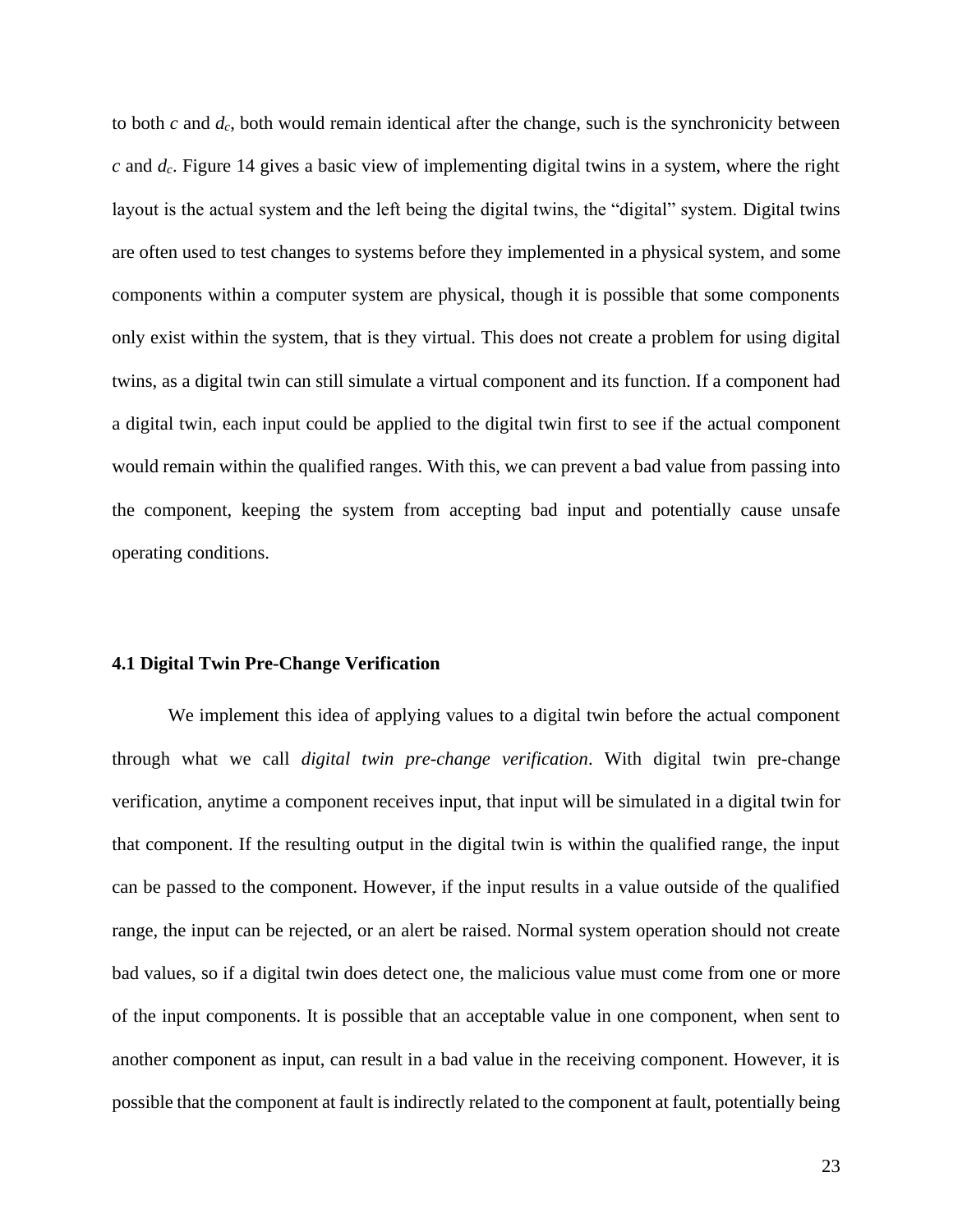separated by one or two intermediary nodes. Because of this, digital twins can prevent bad values from occurring, though they are not enough on their own to determine the source of the bad value, either an accidental or potentially malicious modification to a component that only produces a bad value after one or more components. Digital twins can, however, narrow down the list of possible components to check, as it must be a component related to the input components.

Digital twin pre-change verification provides us the most effective solution within our model, allowing us to detect potential bad values before they can disrupt the computer system. Simply using the simple detection function and search algorithm does not accommodate for computer systems with components that are unrelated to one another, as is the case with tasks allowing for disjoint subsets of components within a system. In addition, the search algorithm has a very large search space, essentially the entire computer system, which is infeasible for any complex computer system, and may waste time searching components unrelated to the bad value, again because it does not include the concept of system tasks and instead assumes that all components are related. Task-based detection allows us to narrow the search space down to a single task at worst or, if multiple tasks are flagged and share common components, a single component at best. This certainly helps us detect bad value within components, however our goal is to keep the system operational and maximize system uptime. If we simply detect a bad value that is already present within the system, there is a window between the bad value appearing in the system and the system check being performed when major damage could occur to the computer system. Utilizing digital twins allow us to detect bad values before there is a chance for damage to occur in a system while also keeping a narrow search space for locating the bad value.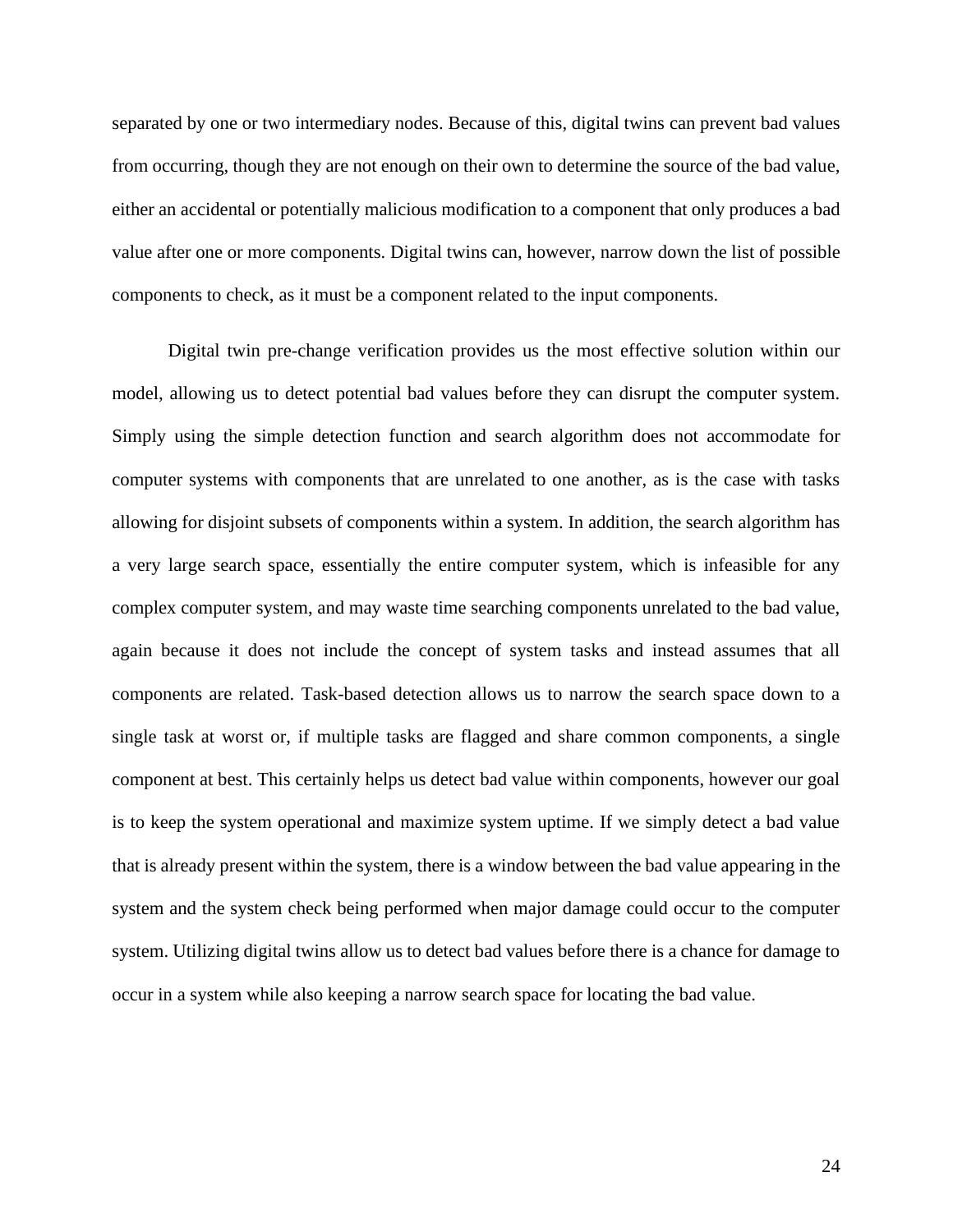#### **Simulation**

<span id="page-31-0"></span>To test that our model is beneficial, we simulate a computer system and our model searching for bad values, specifically to show differences between our initial detection function and our task-based detection function. We have not simulated digital twins in a system, though it is reasonable to see the benefits of implementing digital twins over the two detection function models, preventing bad values instead of searching for them after-the-fact.

Our simulation builds a log-based computer system task-wise from the bottom-up, creating relationships between components, randomly assigning sources and receivers. In our simulation, a task contains a random number of components within the system and components have different relationships for each task. Each component within the simulation has randomly assigned weights for the detection functions and searches, as well. Within our simulation, we can control the number of components within the system, the maximum number of sources and receivers a single component can have, the threshold for Critical components, or what value of *I*, Importance, above which a component is considered Critical. We also control the percentage of components active within the system, considering our earlier assertion that not all components within a system are used. Finally, we control the number of tasks within the system, again with random components in each task. In real systems, some components would have more connections and be present in more tasks than other components. While this differs from our simulation, it is still effective, and assigning components randomly prevents bias from entering our data through task selection.

Once the system is created, a bad value is placed in a single random component within, and a search of the entire system is performed. This is analogous to the initial detection function implementation, which requires the entire system to be searched. The number of components searched is then recorded to be shown in our results. After this search and while maintaining the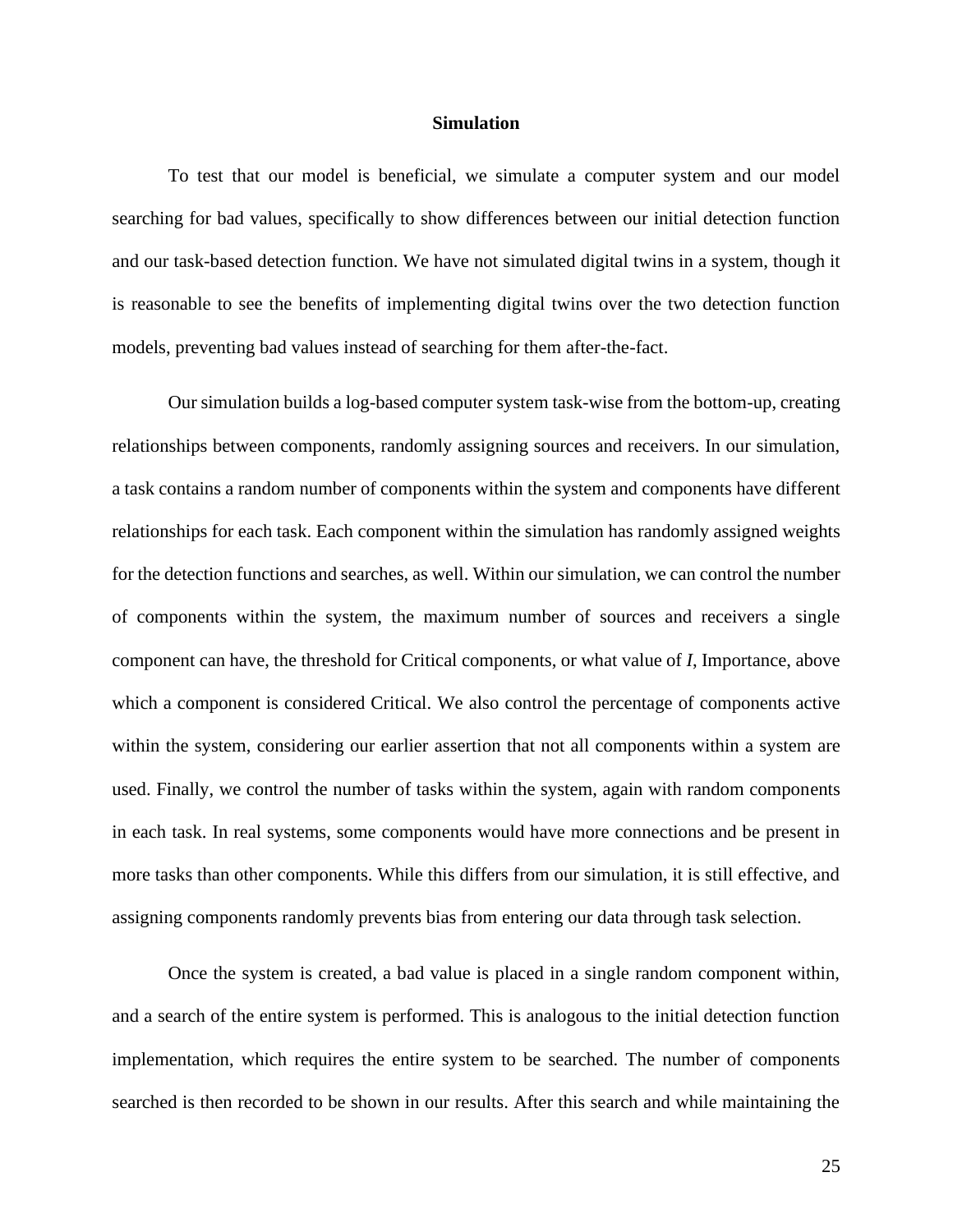same system structure, we perform detection functions for a single task within the system. Since these tasks are randomly created, the bad value may or may not appear within a task. Once it is, a search is performed against that task, again tracking the number of components searched until the bad value is located. A key benefit of the task-based detection was looking for common components between tasks that signaled a bad value, and so in our simulation, as tasks are added to the system if a new task contains a bad value, only components shared between the tasks are searched. This continues until the maximum number of tasks is reached or if the only component searched is the one containing the bad value, with the total number of components searched recorded for each number of tasks within the system. These tests were performed with varying numbers of components in the system and maximum numbers of sources and receivers. To ensure that the number of components set was accurate, all components were considered Critical and were active within the system. Our results follow in the next section.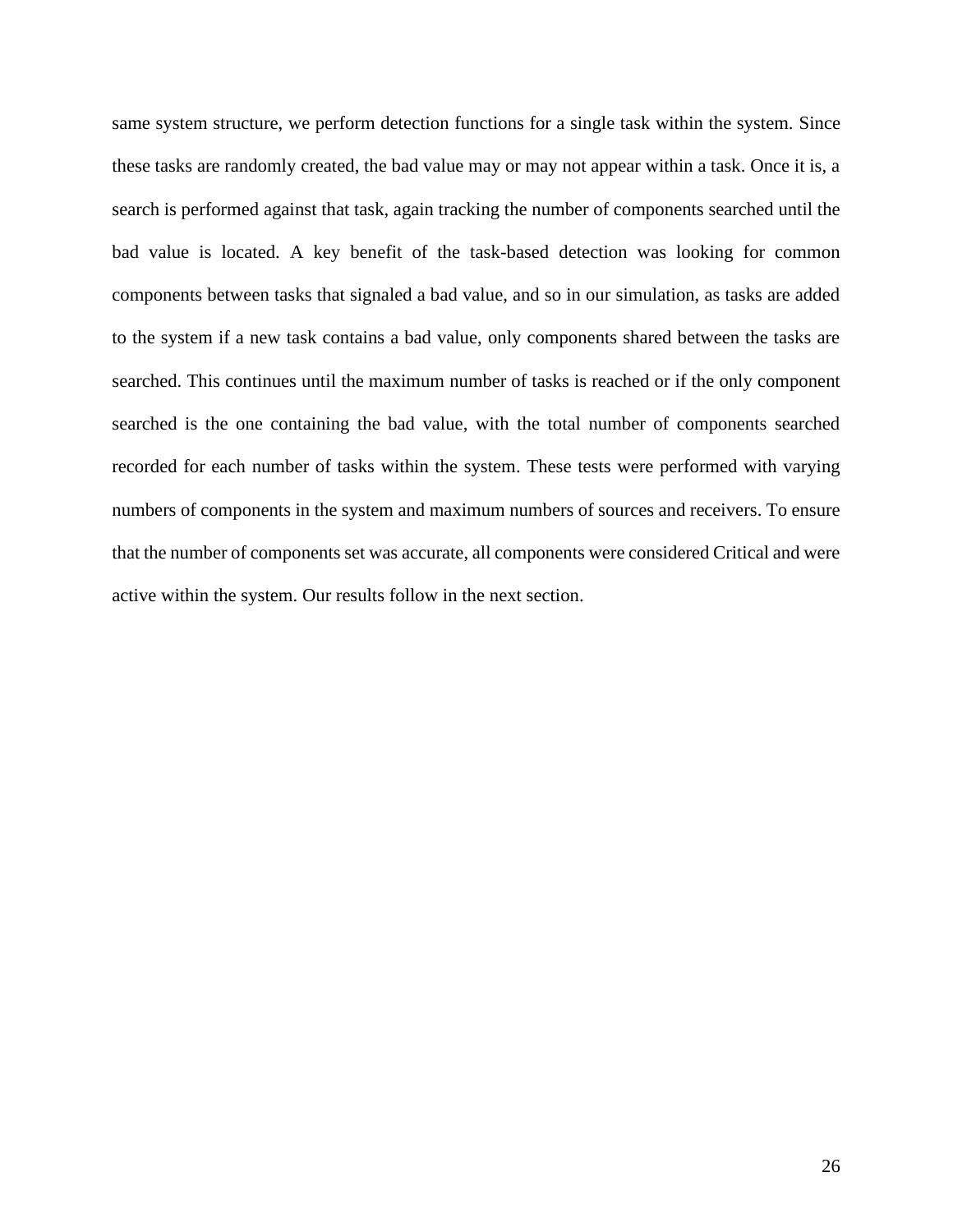#### **Results**

<span id="page-33-0"></span>The results of our simulation testing are displayed by the number of components checked against the number of tasks present in the system. For example, the "0" mark represents checking the entire system, as if there are no tasks in a system it must all be checked. In the "5" mark, that represents the system having five tasks in total, but not necessarily five tasks containing the bad value. For each set of parameters tested, a total of ten runs were performed, the average of those ten runs are plotted on the line, while the bars above each point show the maximum and minimum values across the ten runs. The two parameters tested were the number of components within a system and the maximum number of sources and receivers to a component. The first parameter's purpose is to determine if our model holds for larger systems, and how the two methods compare. The second parameter is included to discover any possible correlation between the efficiency of the search and the number of connections between components.



## <span id="page-33-1"></span>**6.1 Data Set #1**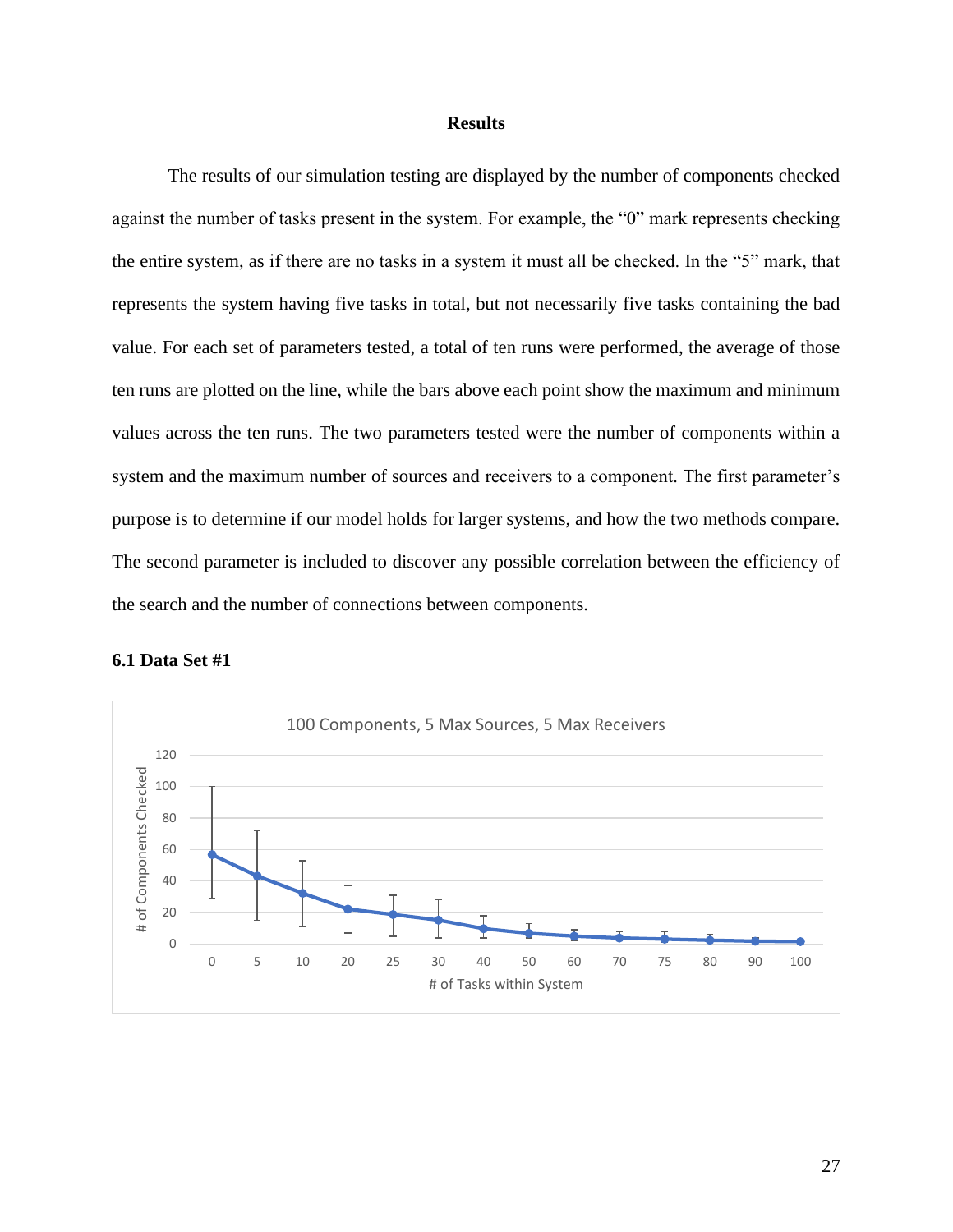The first data set was performed on systems comprised of 100 components limited to five sources and five receivers at maximum. When searching through the entire system, it took on average just under 60 components to find the bad value though in one case it had to search every component, an unlikely but possible case. As tasks were added to the system, the search space narrows until around 90 total tasks when the bad value is the only component checked.



#### <span id="page-34-0"></span>**6.2 Data Set #2**

The second test contained a similar 100 components though they were limited to only two sources or receivers at maximum. Like the first set, the full system search was highly variable, though the search tended to a single component again. This was reached much faster, however, at around 70 total tasks.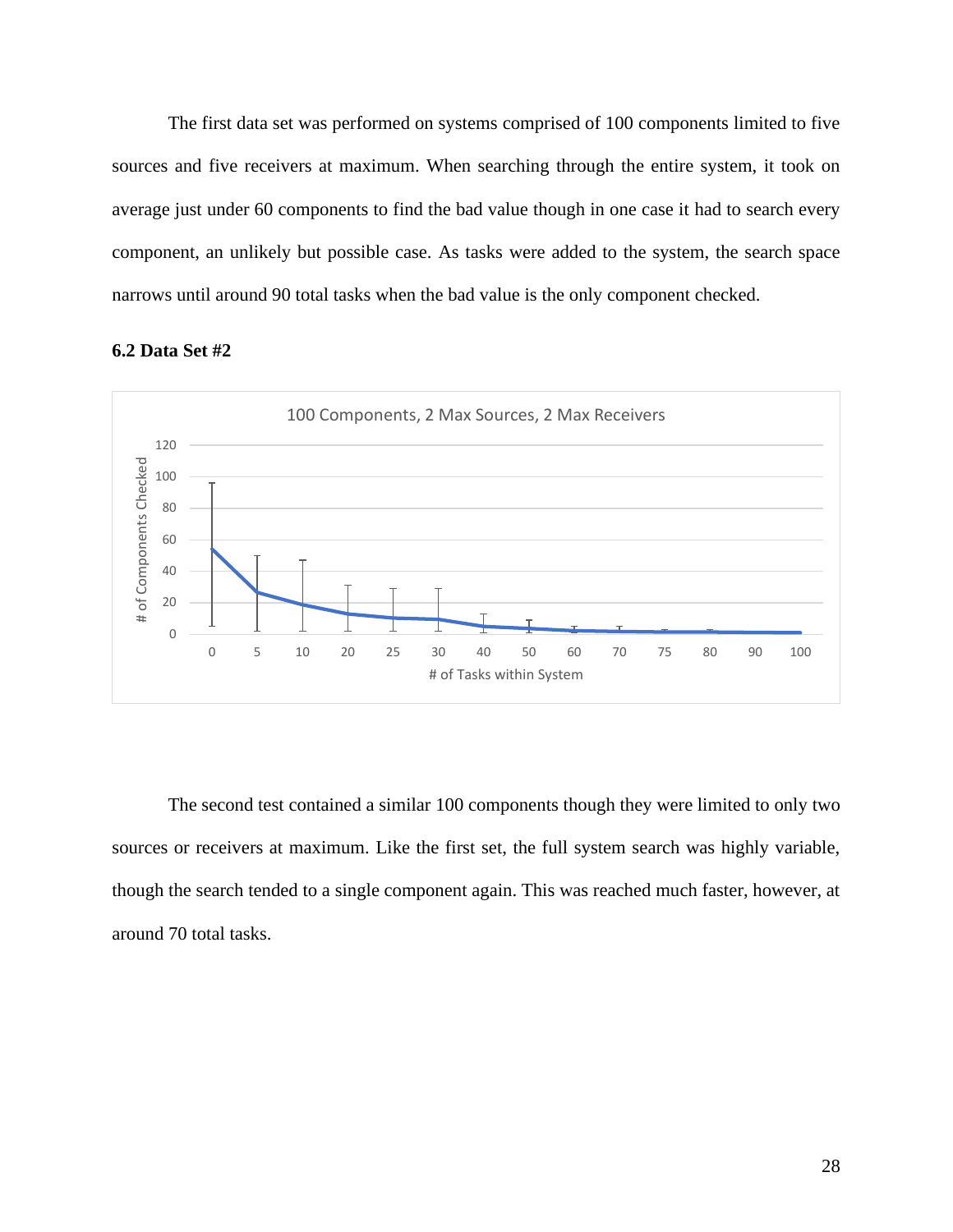## <span id="page-35-0"></span>**6.3 Data Set #3**



This test set increased the components in the system to 250. The maximum number of tasks was also increased to 250 in case the number of tasks needed to reach one component also increased. This showed to be true, as it took until almost 150 total tasks to reach a single component, though from 50 total task and on had on average 10 component searched, a significant increase from the full system search and smaller numbers of total tasks.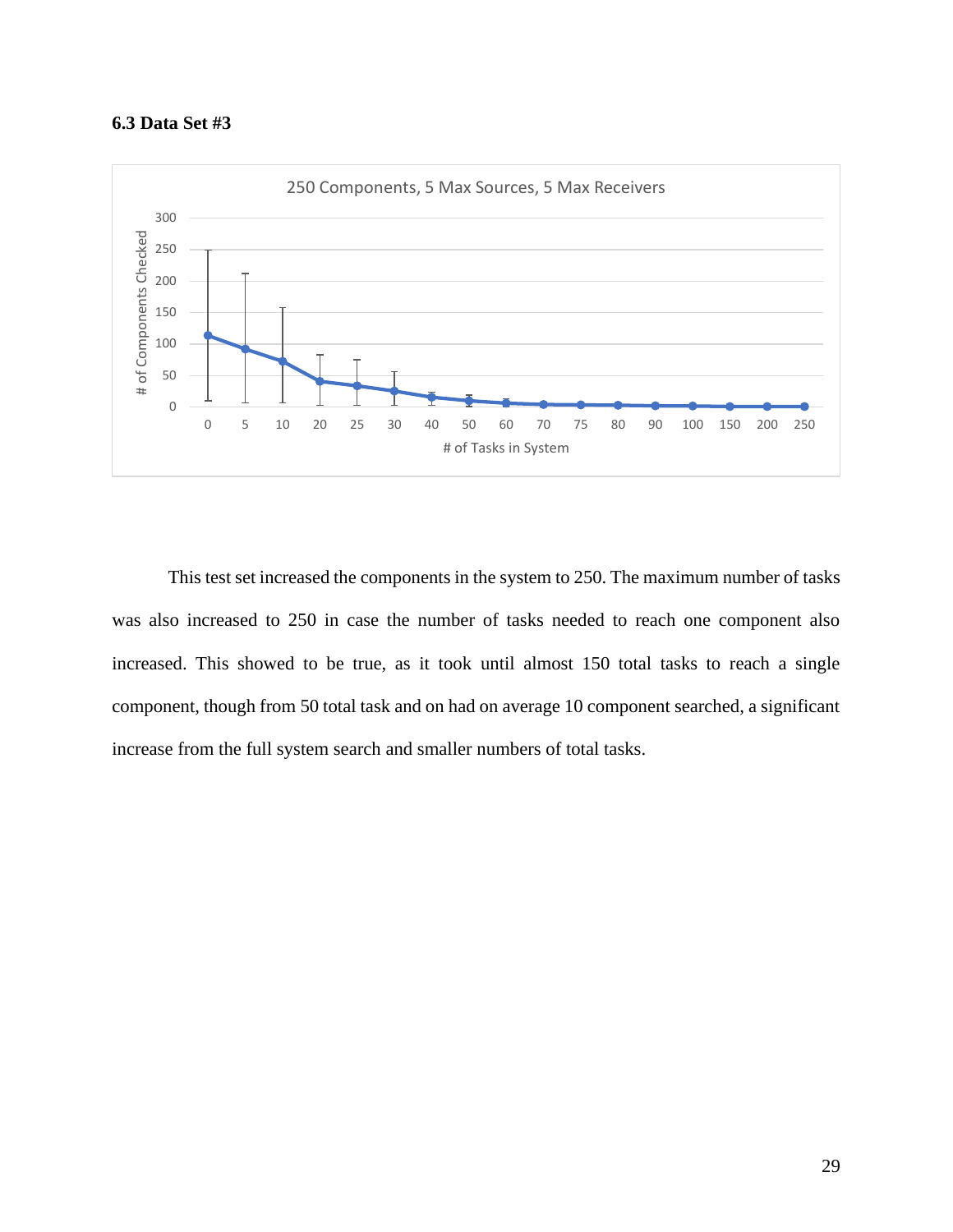## <span id="page-36-0"></span>**6.4 Data Set #4**



The fourth test was performed with 250 components in the system and 2 sources and receivers per component at maximum. The numbers of components checked again reaches one, though it is reached slightly quicker than the previous test at just over 100 total tasks. Also, slightly sooner than the last test, 40 total tasks marked the point where the average number of components reached below 10.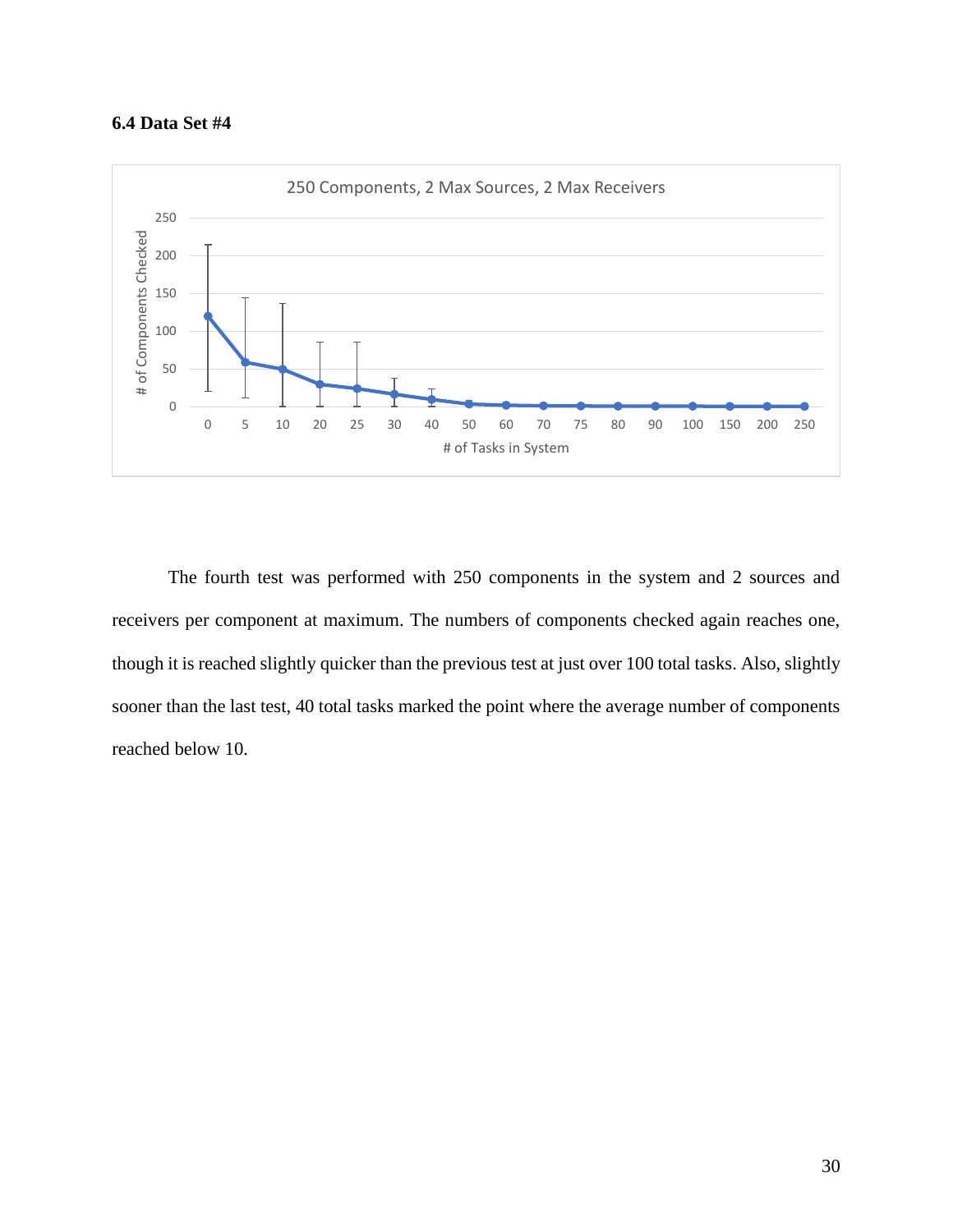## <span id="page-37-0"></span>**6.5 Data Set #5**



Increasing the system to 500 components does not result in much change from the previous sets. With the full system search and searches with few total tasks, the number of components checked varies wildly, but still exhibits a clear trend to checking only the correct component.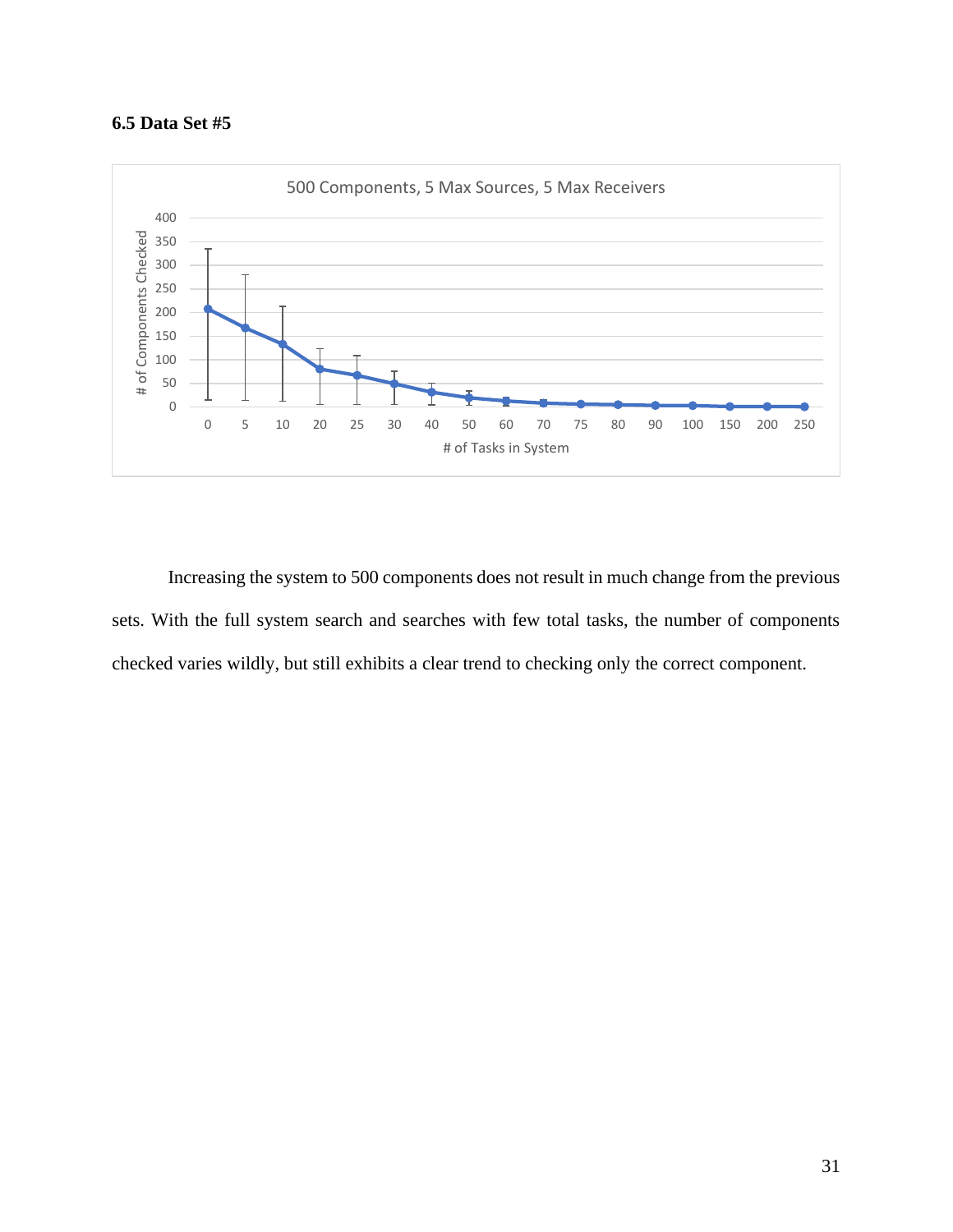## <span id="page-38-0"></span>**6.6 Data Set #6**



With 500 components and two sources and two receivers at maximum, the average reaches below two components searched on average at 70 total tasks, and finally reaching only a single component searched at around 150 total tasks. Due to the randomness with our weights and tasks, this set averages lower than expected in the first few marks.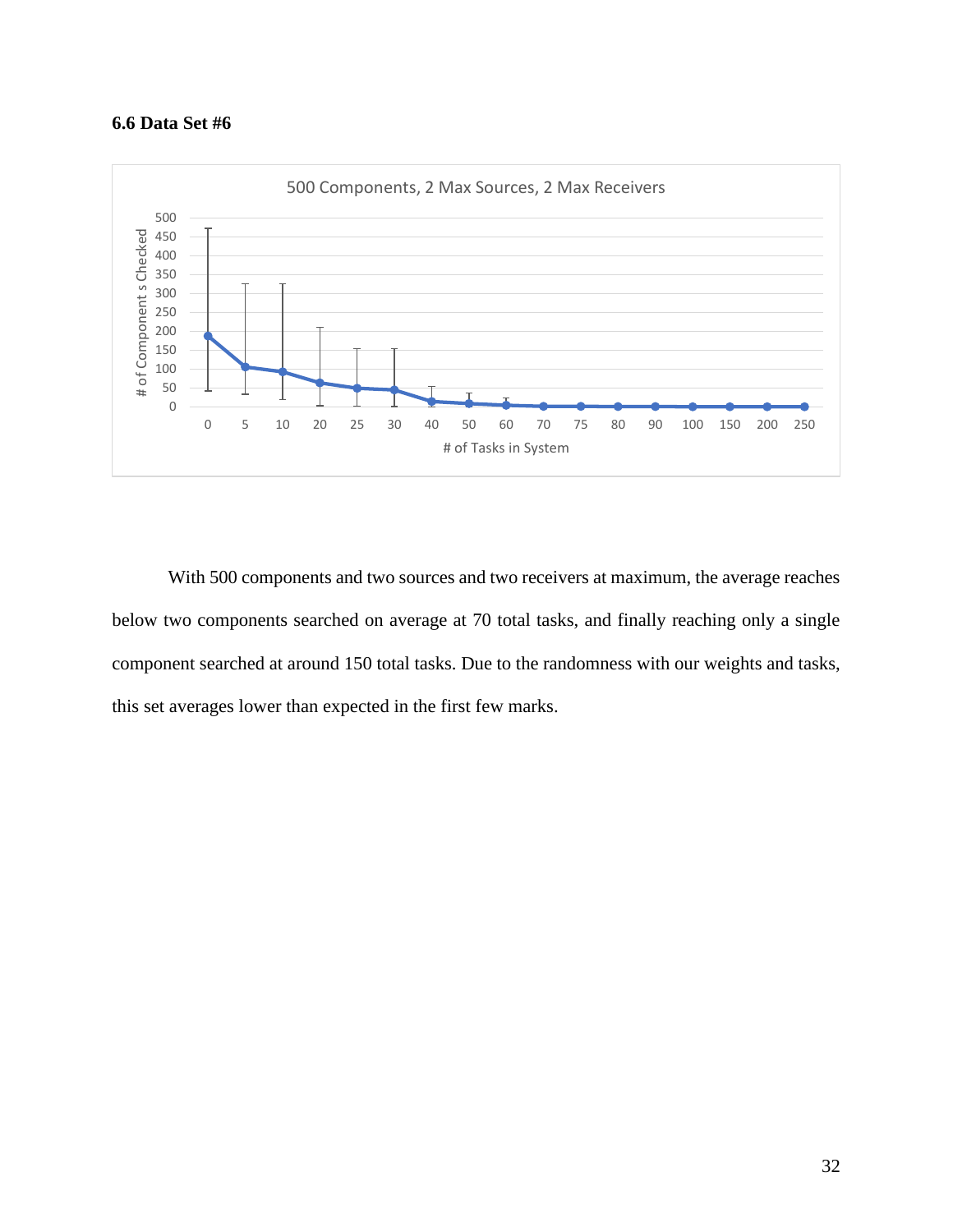## <span id="page-39-0"></span>**6.7 Data Set #7**



Increasing the number of components to 1,000 leads to an expected increase in the number of tasks needed to reach a single component searched on average, taking until almost 200 total tasks. Likewise, it takes until 90 total tasks to reach under 10 components searched on average. Overall, the decrease of components checked as the number of tasks increase becomes more noticeable.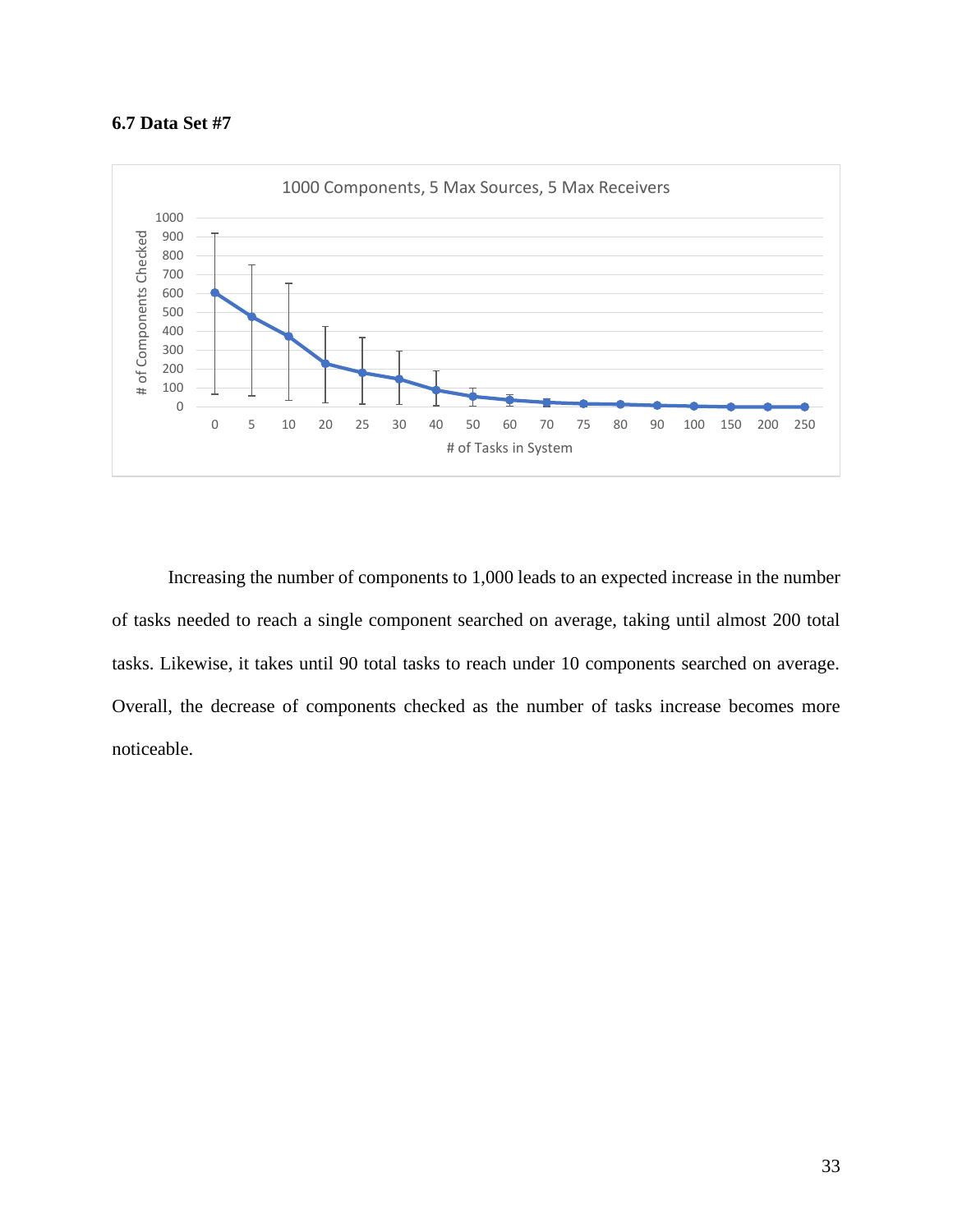## <span id="page-40-0"></span>**6.8 Data Set #8**



Lowering the maximum number of connections per component greatly reduces the number of components searched, reaching below 10 components searched on average at just 60 total tasks. Note that the maximum for 5 total tasks is lower than for 10 and 20 tasks. This is a result of the random nature of task selection in our simulation, where for certain runs the bad value was not found within the first five tasks. With a larger system and fewer connections between components, this is to be expected.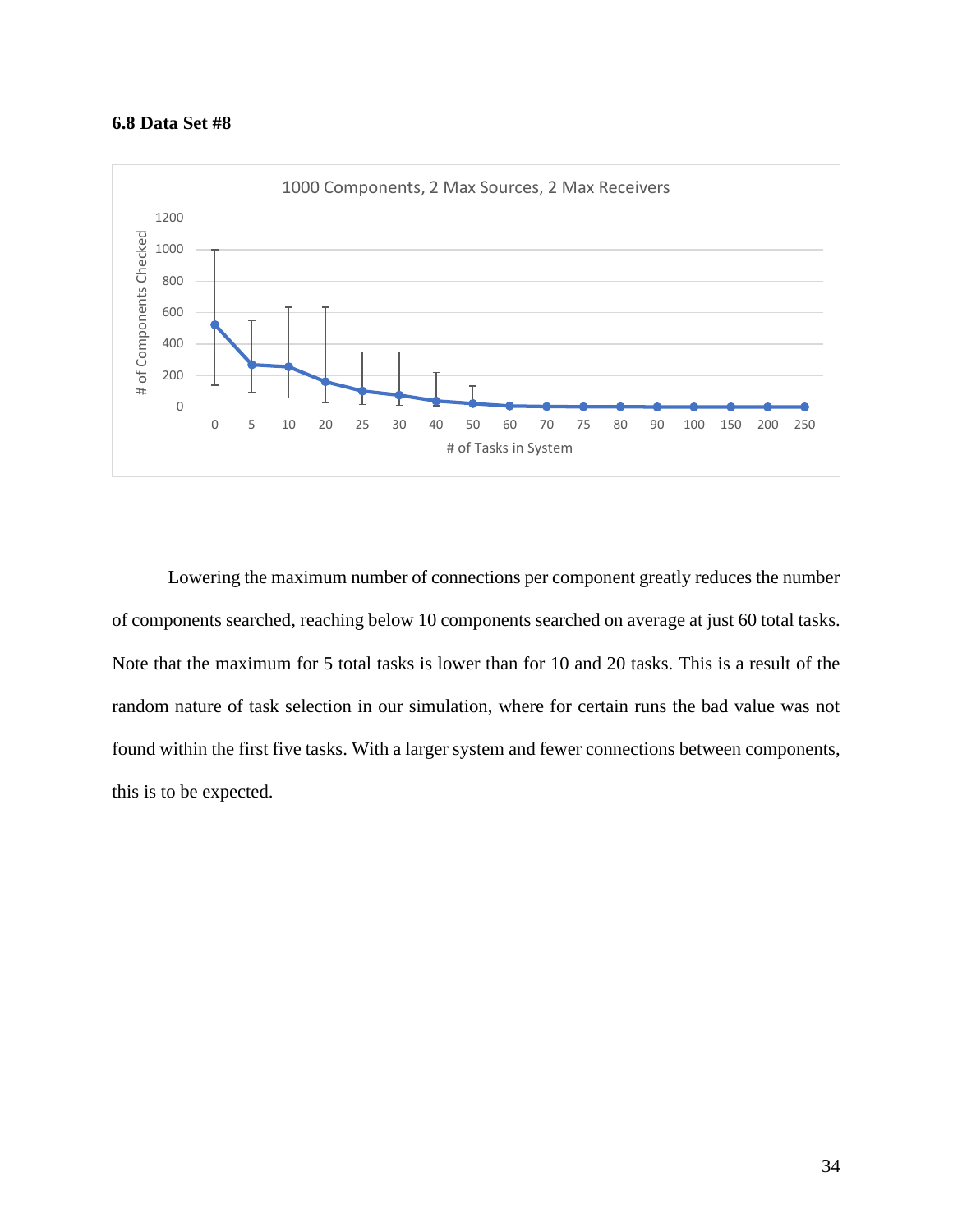## <span id="page-41-0"></span>**6.9 Data Set #9**



With 2,000 components, the searches take longer to reach a minimum, only reaching below 10 components around 100 total tasks and reaching a single component at over 150 tasks. Relative to the size of the system, this is quite small and a large improvement over the full system search.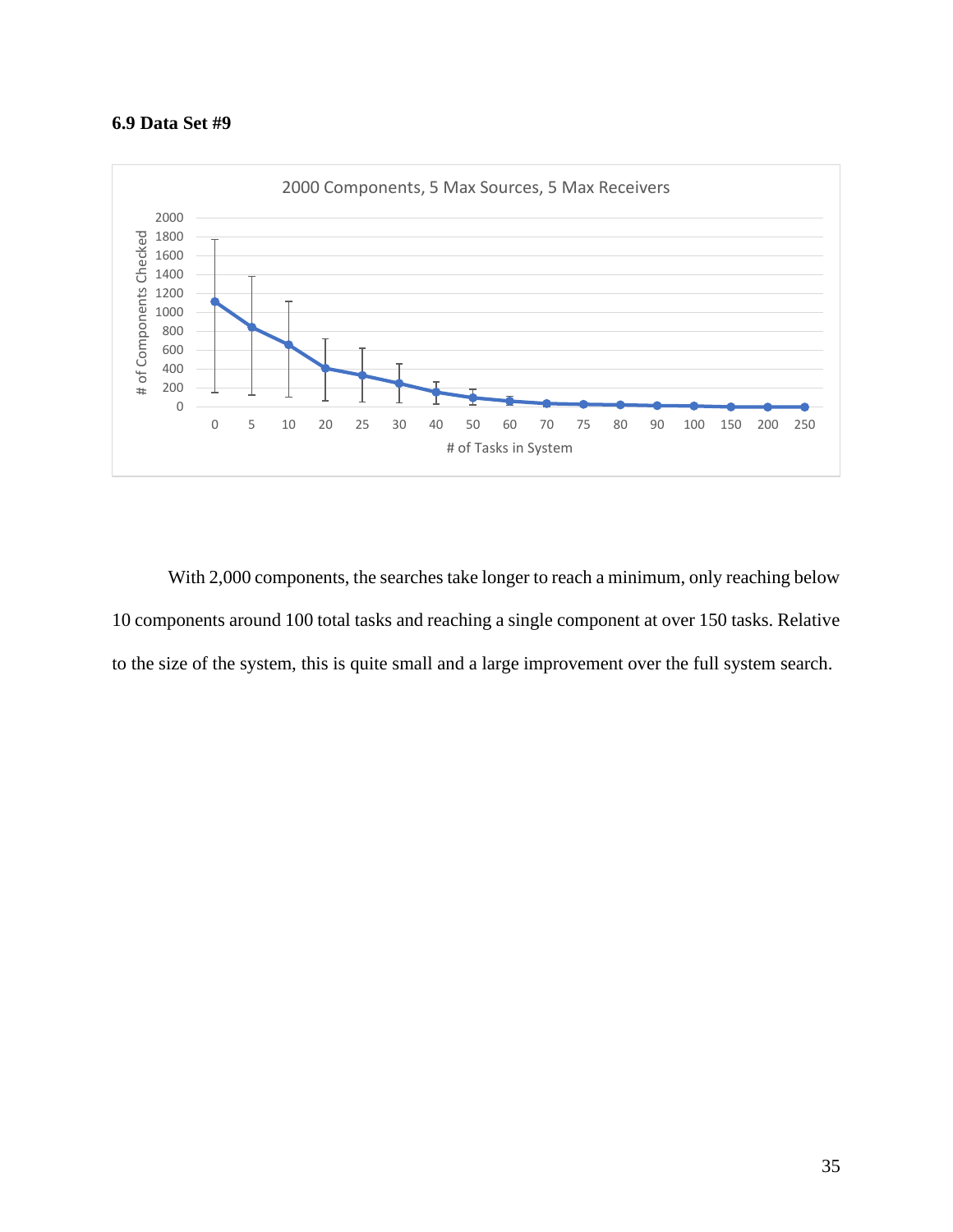#### <span id="page-42-0"></span>**6.10 Data Set #10**



With the reduced number of component connections, the average reaches below 10 components at 80 total tasks and reaches one at just over 100 total tasks, which is even faster than with 5 maximum sources and receivers. Once again, with 5 and 10 total tasks, the maximum is lower than for 20 and 25 total tasks for the same reason as in the sixth dataset, that because of the large number of components and small number of connections between them, the bad value was not present in the first 10 tasks for the largest run.

## <span id="page-42-1"></span>**6.11 Result Analysis**

Overall, the data shows that an increase in the total number of tasks results in a reduction in the number of components that must be checked to locate a bad value, even as the size of the system grows. This fully supports our assertion that while the original detection function can successfully locate a bad value, utilizing the shared components between tasks results in a smaller search space and thus requires fewer components to be checked. Our results also reveal a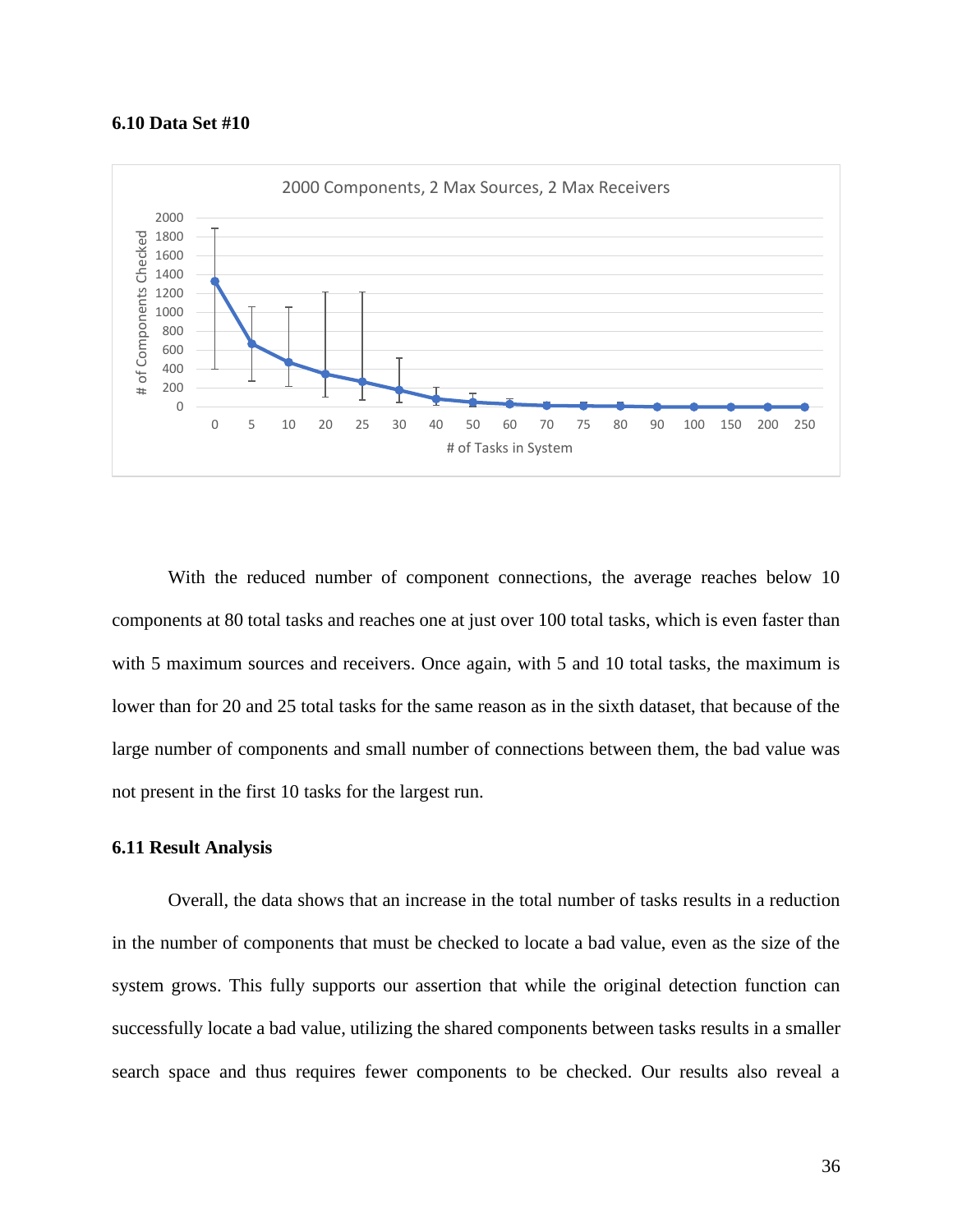correlation that we did not expect from our model, that the fewer number of connections between components influence the number of components searched. For the datasets with 2 maximum sources and receivers per component, they reached lower numbers of components searched faster than the 5 maximum datasets in all our tests. This makes sense, as with potentially fewer components in a task, there are less components that are present in multiple tasks. This means the number of components shared between tasks that detected a bad value will naturally be smaller, as well.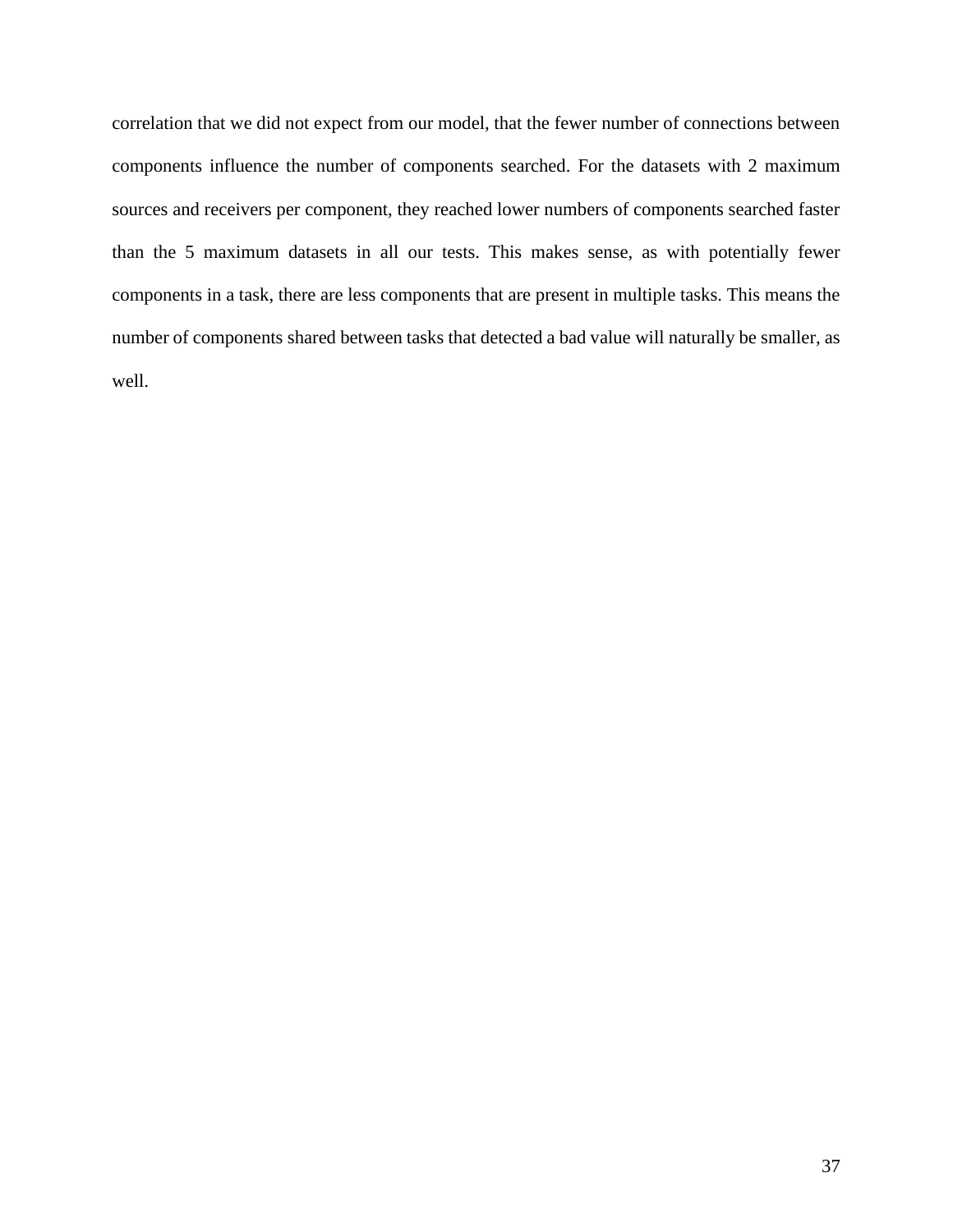#### **Conclusion**

<span id="page-44-0"></span>This paper explores modeling the structure of computer systems in Cyber-Physical systems to detect and locate bad values to maintain computer system integrity and functionality. We present a new scalable framework that is capable of modeling various kinds of computer systems. We can then monitor a system's integrity through its components, split between core functionality in Critical components and non-essential Non-Critical components, and apply this knowledge to locating the bad values. We also explore optimizations of this framework, taking advantage of the grouping of components into tasks to improve the efficiency of our approach. We finally discuss the inclusion of Digital Twins and a pre-change verification technique to pro-actively detect bad values before they propagate through a system, which further improves the effectiveness of our approach.

Future work in this area includes performing additional simulations for the task-based detection function, case study testing on the present framework and testing of the digital twin prechange verification methodology. Additional work could also be done in expanding the definitions of our system model, allowing for the work to apply to more complex situations where CPS are implemented.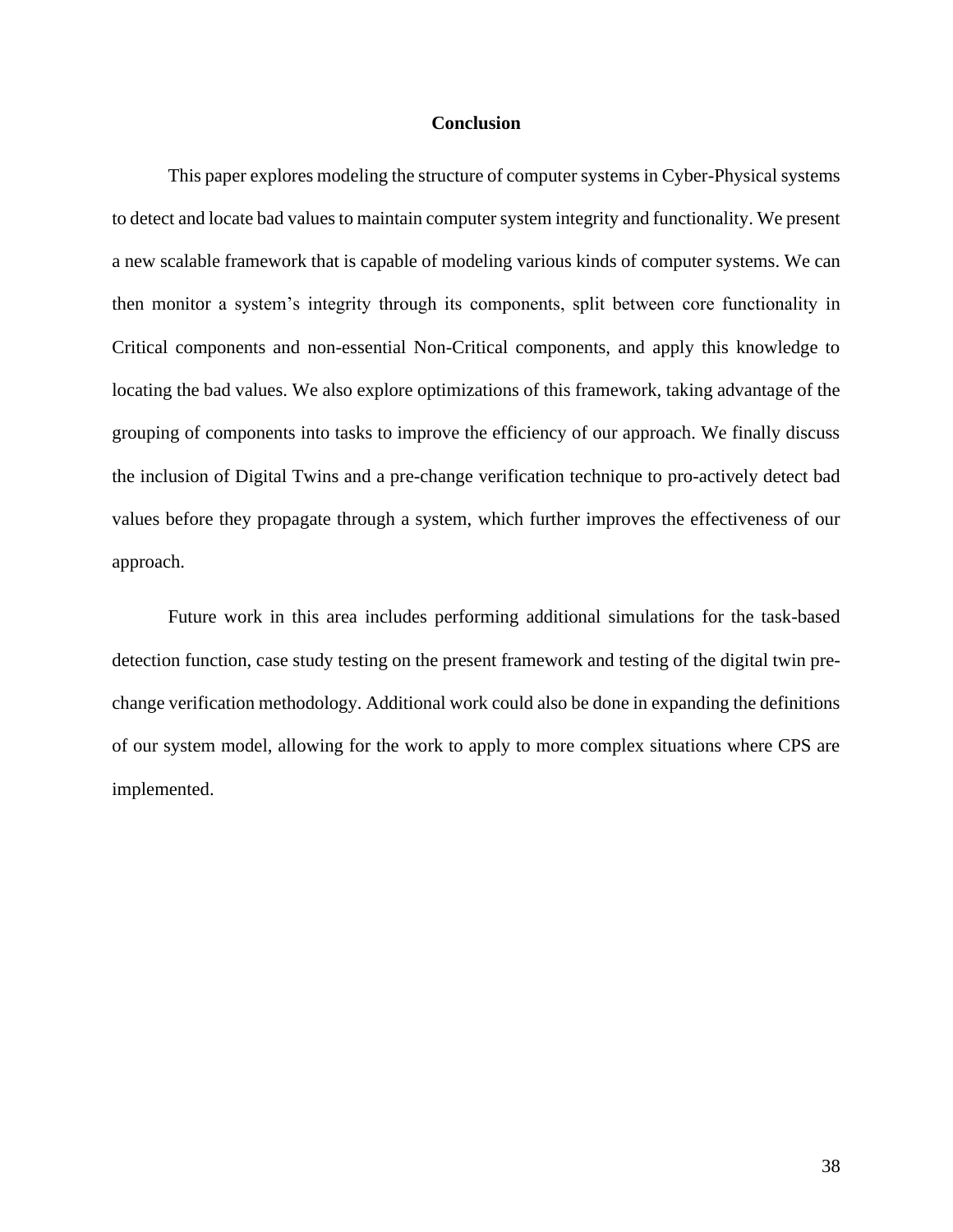## **References**

<span id="page-45-0"></span>[1] Ding, Jianguo & Atif, Y. & Andler, Sten & Lindström, Birgitta & Jeusfeld, Manfred. (2017). CPS-based Threat Modeling for Critical Infrastructure Protection. ACM SIGMETRICS Performance Evaluation Review. 45. 129-132. 10.1145/3152042.3152080.

[2] ŘEHÁK, David, Jiří MARKUCI, Martin HROMADA a Karla BARČOVÁ. Quantitative evaluation of the synergistic effects of failures in a critical infrastructure system. International Journal of Critical Infrastructure Protection [online]. 2016, 14, 3-17 [cit. 2021-04-22]. ISSN 2212- 2087. Dostupné z: doi:10.1016/j.ijcip.2016.06.002

[3] Guo, Shuo & Zhang, Heng & Zhong, Ziguo & Chen, Jiming & Cao, Qing & He, Tian. (2014). Detecting Faulty Nodes with Data Errors for Wireless Sensor Networks. ACM Transactions on Sensor Networks. 10. 1-27. 10.1145/2594773.

[4] Krunic, Veljko & Trumpler, Eric & Han, Richard. (2007). NodeMD: Diagnosing node-level faults in remote wireless sensor systems. MobiSys'07: Proceedings of the 5th International Conference on Mobile Systems, Applications and Services. 43-56. 10.1145/1247660.1247669.

[5] Zhang, Tianyu & Zhao, Qian & Nakamoto, Yukikazu. (2017). Faulty Sensor Data Detection in Wireless Sensor Networks Using Logistical Regression. 13-18. 10.1109/ICDCSW.2017.37.

[6] F. Aeiad, W. Gao and J. Momoh, "Bad data detection for smart grid state estimation," 2016 North American Power Symposium (NAPS), 2016, pp. 1-6, doi: 10.1109/NAPS.2016.7747983.

[7] Y. Wu, Y. Xiao, F. Hohn, L. Nordström, J. Wang and W. Zhao, "Bad Data Detection Using Linear WLS and Sampled Values in Digital Substations," in IEEE Transactions on Power Delivery, vol. 33, no. 1, pp. 150-157, Feb. 2018, doi: 10.1109/TPWRD.2017.2669110.

[8] Angelos, Eduardo Werley S. and E. Asada. "Bad data processing for real-time equivalent networks." 2015 IEEE Power & Energy Society General Meeting (2015): 1-5.

[9] H. M. Merrill and F. C. Schweppe, "Bad Data Suppression in Power System Static State Estimation," in IEEE Transactions on Power Apparatus and Systems, vol. PAS-90, no. 6, pp. 2718- 2725, Nov. 1971, doi: 10.1109/TPAS.1971.292925.

[10] B. M. Zhang and K. L. Lo, "A recursive measurement error estimation identification method for bad data analysis in power system state estimation," in IEEE Transactions on Power Systems, vol. 6, no. 1, pp. 191-198, Feb. 1991, doi: 10.1109/59.131062.

[11] li, Qiao & Weng, Yang & Negi, Rohit & Ilic, Marija. (2015). Convexification of bad data and topology error detection and identification problems in AC electric power systems. IET Generation, Transmission & Distribution. 9. 10.1049/iet-gtd.2015.0191.

[12] T. V. Cutsem, M. Ribbens-Pavella and L. Mili, "Bad Data Identification Methods In Power System State Estimation-A Comparative Study," in IEEE Transactions on Power Apparatus and Systems, vol. PAS-104, no. 11, pp. 3037-3049, Nov. 1985, doi: 10.1109/TPAS.1985.318945.

[13] Grieves, Michael. (2015). Digital Twin: Manufacturing Excellence through Virtual Factory Replication.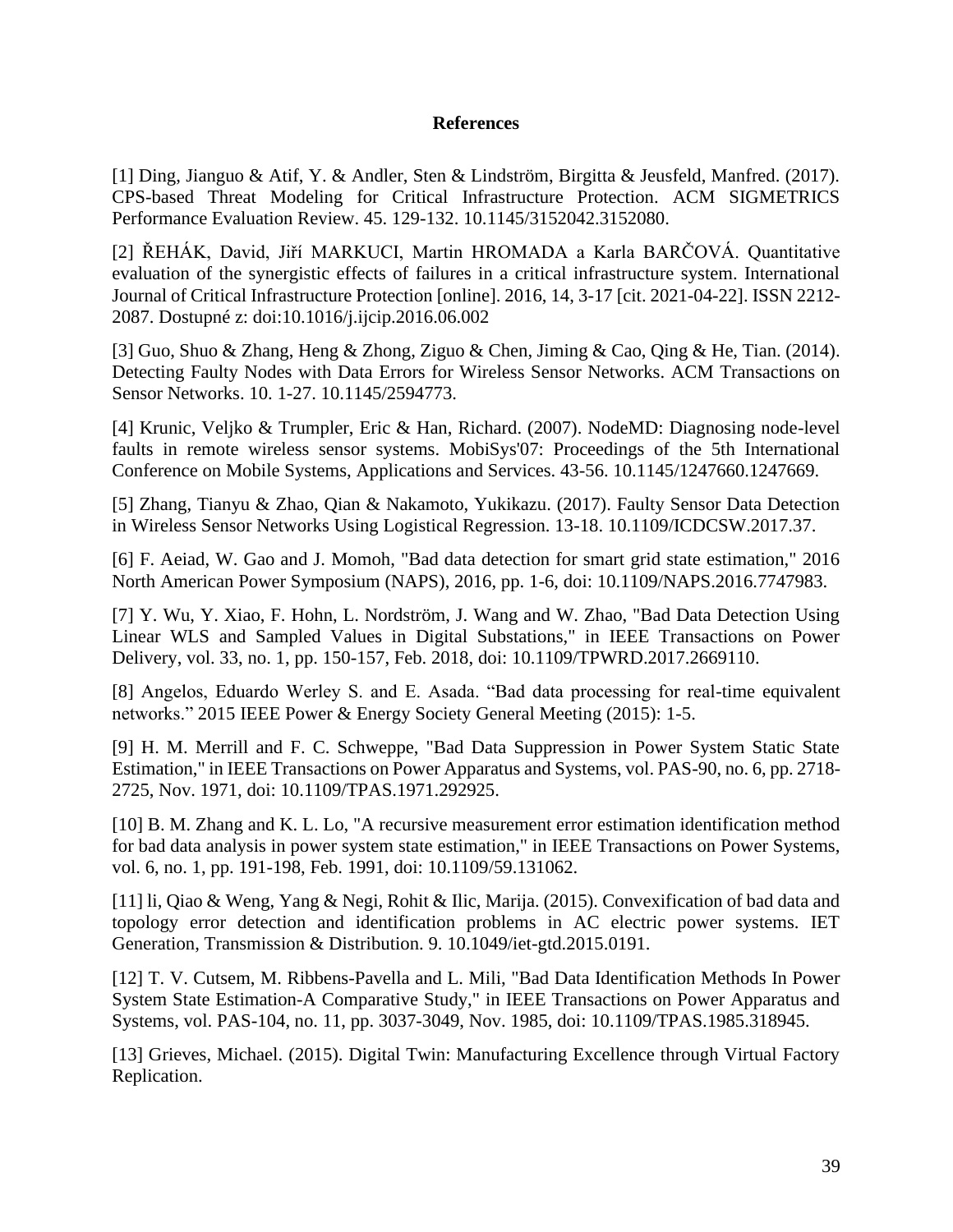[14] Sebastian Haag, Reiner Anderl, "Digital twin – Proof of concept", Manufacturing Letters, Volume 15, Part B, 2018, Pages 64-66, ISSN 2213-8463, Jan. 2018

[15] F. Tao, H. Zhang, A. Liu and A. Y. C. Nee, "Digital Twin in Industry: State-of-the-Art," in IEEE Transactions on Industrial Informatics, vol. 15, no. 4, pp. 2405-2415, April 2019, doi: 10.1109/TII.2018.2873186.

[16] A. Rasheed, O. San and T. Kvamsdal, "Digital Twin: Values, Challenges and Enablers From a Modeling Perspective," in IEEE Access, vol. 8, pp. 21980-22012, 2020, doi: 10.1109/ACCESS.2020.2970143.

[17] Elisa Negri, Luca Fumagalli, Marco Macchi, A Review of the Roles of Digital Twin in CPSbased Production Systems, Procedia Manufacturing, Volume 11, 2017, Pages 939-948, ISSN 2351-9789, https://doi.org/10.1016/j.promfg.2017.07.198.

[18] Boschert S, Rosen R. Digital Twin – The Simulation Aspect. In: Hehenberger P, Bradley D, editors. Mechatronic Futures. Cham: Springer International Publishing; 2016.

[19] Thomas H.-J. Uhlemann, Christian Lehmann, Rolf Steinhilper, The Digital Twin: Realizing the Cyber-Physical Production System for Industry 4.0, Procedia CIRP, Volume 61, 2017, Pages 335-340, ISSN 2212-8271, https://doi.org/10.1016/j.procir.2016.11.152.

[20] M. Schluse, M. Priggemeyer, L. Atorf and J. Rossmann, "Experimentable Digital Twins— Streamlining Simulation-Based Systems Engineering for Industry 4.0," in IEEE Transactions on Industrial Informatics, vol. 14, no. 4, pp. 1722-1731, April 2018, doi: 10.1109/TII.2018.2804917.

[21] Rüßmann, Michael et al. "Industry 4 . 0 : The Future of Productivity and Growth in Manufacturing Industries April 09." (2016).

[22] C. Brosinsky, D. Westermann and R. Krebs, "Recent and prospective developments in power system control centers: Adapting the digital twin technology for application in power system control centers," 2018 IEEE International Energy Conference (ENERGYCON), 2018, pp. 1-6, doi: 10.1109/ENERGYCON.2018.8398846.

[23] A. Joseph, M. Cvetkovic, and P. Palensky, "Predictive mitigation of short term voltage instability using a faster than real-time digital replica,'' in Proc. IEEE PES Innov. Smart Grid Technol. Conf. Eur. (ISGT-Eur.), Oct. 2018, pp. 1-6.

[24] N. Jazdi, "Cyber physical systems in the context of Industry 4.0," 2014 IEEE International Conference on Automation, Quality and Testing, Robotics, 2014, pp. 1-4, doi: 10.1109/AQTR.2014.6857843.

[25] Zug, Sebastian & Brade, Tino & Kaiser, Jörg & Potluri, Sasanka. (2012). An Approach Supporting Fault-Propagation Analysis for Smart Sensor Systems. 7613. 162-173. 10.1007/978- 3-642-33675-1\_14.

[26] C. Alippi, S. Ntalampiras and M. Roveri, "Model-Free Fault Detection and Isolation in Large-Scale Cyber-Physical Systems," in IEEE Transactions on Emerging Topics in Computational Intelligence, vol. 1, no. 1, pp. 61-71, Feb. 2017, doi: 10.1109/TETCI.2016.2641452.